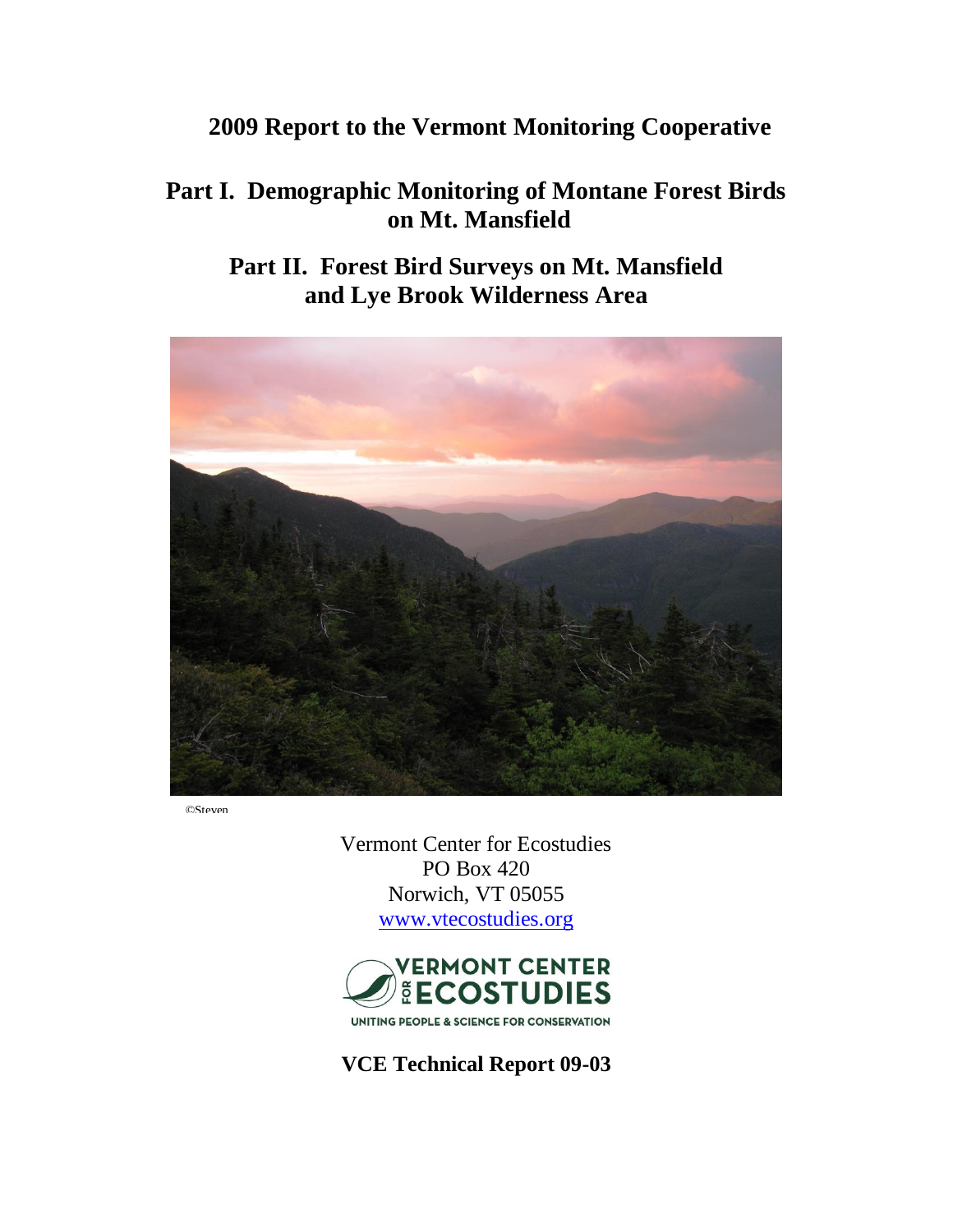## **Part I. Demographic Monitoring of Montane Forest Birds on Mt. Mansfield**

### **Christopher C. Rimmer, Kent P. McFarland, and Patrick L. Johnson**

In 2009, we continued demographic monitoring of Bicknell's Thrush *(Catharus bicknelli)*, Swainson's Thrush *(C. usutulatus)*, Blackpoll Warbler *(Dendroica striata)*, Yellow-rumped (Myrtle) Warbler *(D. coronata coronata)*, and White-throated Sparrow *(Zonotrichia albicollis)*, completing our 18<sup>th</sup> consecutive field season on Mt. Mansfield. We initiated a complementary study of migratory patterns and connectivity in Bicknell's Thrush, attaching solar geolocators to adult males on Mt. Mansfield and at 6 other locations throughout the species' breeding range. Geolocators are light-weight  $(1.3 \text{ g})$  devices that can be attached to birds with methods similar to long-standing VHF radio-transmitters used to radio-track songbirds over short distances and durations. These loggers can take consistent readings of daylight timing for up to two years. The recovered data can be interpreted to determine latitude and longitude of an individual bird for every day the logger was attached and exposed to suitable sunlight. Solar geolocators have returned highly accurate and detailed location information on large pelagic birds (e.g., Phillips et al. 2007, Takahashi et al. 2008), and their utility on small migrating songbirds has recently been demonstrated with Wood Thrush (*Hylocichla mustelina*) and Purple Martin (*Progne* subis) using new miniaturized designs (Stutchbury et al. 2009). One limitation of this technology is that tags must be retrieved before data can be acquired, and their current cost may prohibit broad-scale deployment and large sample sizes. Despite these constraints, the use of geolocator tags for studies of migratory connectivity in small passerine birds like Bicknell's Thrush presents an unparalleled opportunity to discover how distant breeding and non-breeding areas connect in space and time.

#### **Study Areas and Methods**

We used mist-netting and banding to sample breeding populations of the five target species on an established study plot on the Mt. Mansfield ridgeline between c. 1155-1190 m (3800-3900 ft) elevation. We also used mist nets to target capture Bicknell's Thrush on the Octagon and Forehead study plots for geolocator attachment. We conducted 11 banding sessions between 4 June and 10 September 2009, using 4-30 nylon mist nets (12 x 2.5-m and 6 x 2.5-m, 36-mm mesh) placed at sites that have been used annually since 1992, primarily on the Amherst, Lakeview, and Long trails. Nets were generally opened from late afternoon until dusk and from dawn until early afternoon on the following morning. Bicknell's Thrushes were captured both passively and through the use of vocal lures (recorded conspecific vocalizations), while other species were passively captured. Each individual was fitted with a uniquely-numbered U.S. Fish and Wildlife Service (USFWS) leg band and in some cases a unique combination of 3 plastic colored leg bands. We recorded data on age, sex, breeding condition, fat class, ectoparasites, flight feather wear, and net site of capture. Standard morphometrics recorded include wing chord, tail length, weight, tarsal length, culmen length, bill length from mid-nares, bill width, and bill depth. Several non-destructive tissue samples were collected from mist-netted Bicknell's Thrushes for studies of isotope markers and mercury burdens. In most cases, we took a small blood sample (c. 50 µl) from the brachial vein. Each sample was stored in a heparinized capillary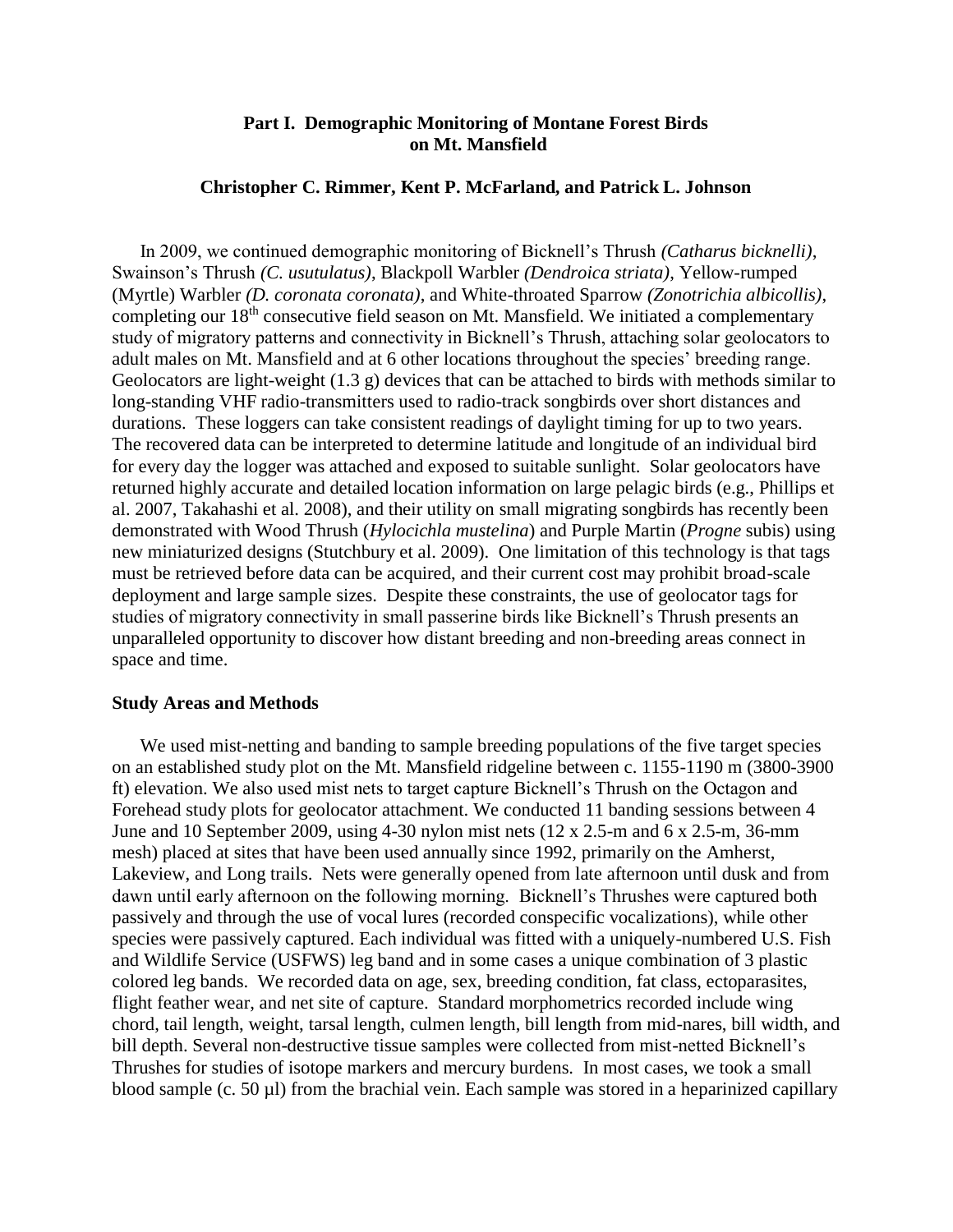tube, refrigerated in a vaccutainer in the field, and frozen within 12-48 hours. A tail feather (rectrix #5) on both sides was clipped and stored in envelopes. Approximately 2 mm of claw tip from the middle toe of both feet was collected using sharp dissection scissors, and deposited in a small paper envelope.

We attached geolocators to Bicknell's Thrushes, using a leg-loop backpack harness (Rappole and Tipton 1991) that has been delpoyed successfully on over 250 Bicknell's Thrushes with 1.2 g radio transmitters, as well as on many other songbirds. The harness material was made of 3/16 inch Teflon ribbon (Bally Ribbon Mills, Pennsylvania, USA) for durability and light weight (Stutchbury et al. 2009). During the 2010 summer, extensive efforts will be made to recapture these individuals. Once recaptured, geolocators will be removed and the data will be downloaded for analysis. The data will be analyzed using TransEdit and BirdTracker software.

#### **Results and Discussion**

We operated mist nets on 10 days between 4 June and 10 September 2009, accumulating 910.5 net-hours, with an average of 82.8 (SD=86.0) net-hours per day. We captured and banded 114 individuals of the five target species (Table 1), a capture rate of 10.98 new birds/100 nethours. We recaptured 31 previously banded individuals a total of 42 times; 21 of these were individuals banded in a previous year (Table 1). Five of the 8 Bicknell's Thrush returns were older than 5 years, including one 10 year old male that we banded on Mt. Mansfield as a hatching-year (HY) in the fall of 2000 (Table 2).

The ratio of male:female Bicknell's Thrush captures was 3.86:1, a greater skew than in previous years of our studies on Mt. Mansfield (e.g., 2008 ratio = 1.375 males to 1 female). Of the 39 Bicknell's Thrush captured, 14 were after second-year (ASY) males, 13 were second-year (SY) males, 5 were ASY females, 2 were SY females, 3 were ASY birds of unknown sex, and 2 were HY individuals of unknown sex. Current research on the species' breeding and wintering grounds is exploring possible causes of this unbalanced sex ratio.

Many studies have investigated the effects of transmitters on avian survivorship, but in general an upper limit of 5% body weight is the accepted maximum transmitter weight for avian telemetry studies (Canadian Council on Animal Care 2003); however, the rationale behind this figure has not been clearly articulated (Caccamise and Hadin 1985). Some studies of thrushes and warblers have had apparent success using weights as high as 5-10% of body weight (Graber and Wunderle 1966; Cochran et al. 1967). Caccamise and Hedin (1985) reported that small passerines can handle a greater transmitter:body weight ratio, because songbirds are better aerodynamically equipped to do so than larger birds. The mean weight of 826 ASY male Bicknell's Thrushes on the breeding grounds was 27.68 g (SD=1.65; VCE unpubl. data). We targeted ASY males because they are larger than females and SY birds, and thus more likely to complete migration with a geolocator, and because they have higher annual return rates.

In 2009, we attached geolocators to 14 Bicknell's Thrushes on Mt. Mansfield. Of these, 13 were ASY males and 1 was an ASY female; 4 were recaptures from previous years (Table 3). The average weight of the 14 birds to which we attached geolocators was  $28.52$  g (SD=1.99) before being attached with a 1.3 g geolocator. Geolocators average 4.58% (SD .29) of the body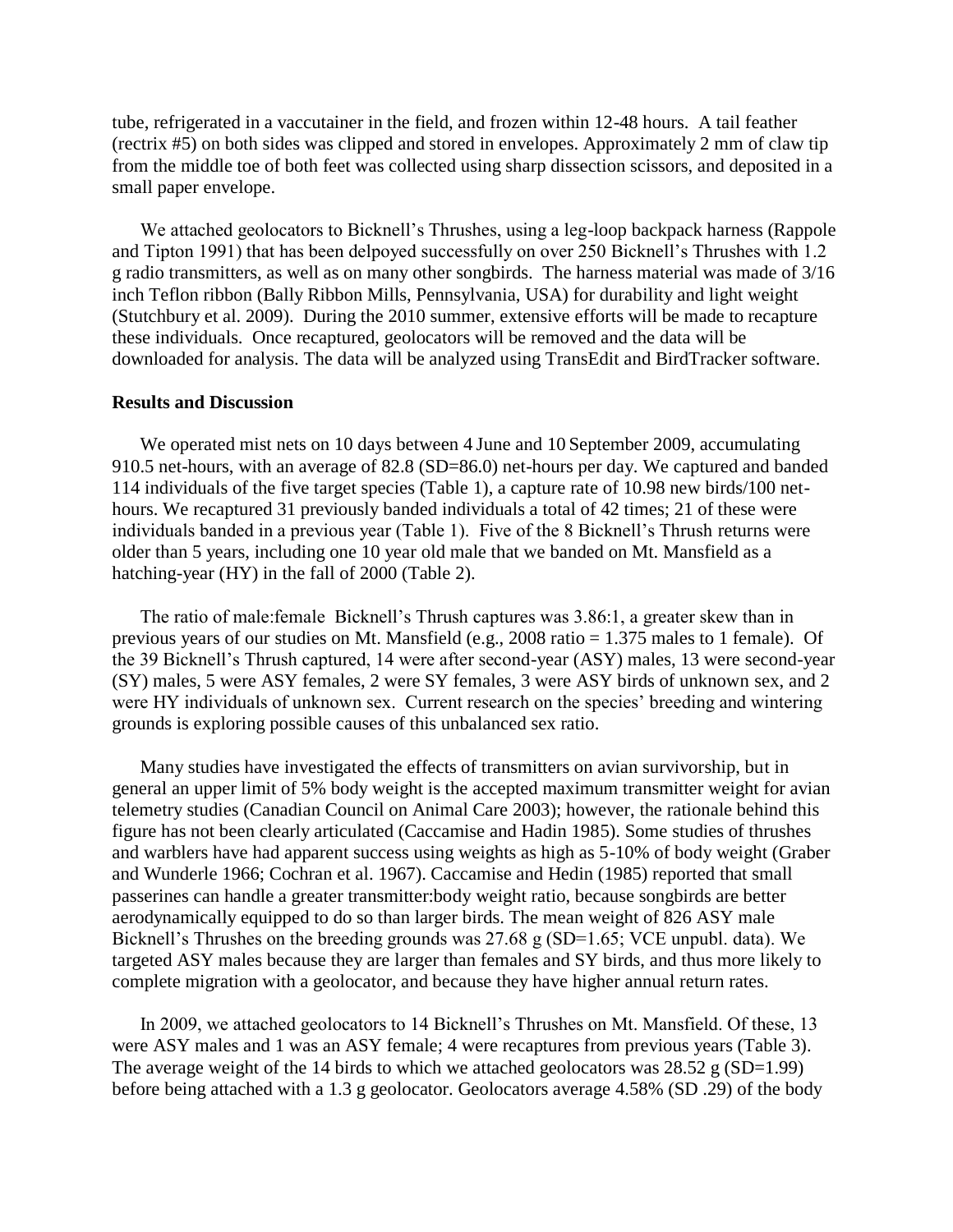weight. We also coordinated rangewide efforts during 2009 that resulted in the attachment of an additional 56 geolocators to adult male Bicknell's Thrushes (22 in New York's Catskill Mountains, 25 in Québec, 5 in New Brunswick, and 4 in Nova Scotia). Intensive efforts will be made by VCE staff and our collaborators to recover geolocators at all sites during 2010, and to attach geolocators to a new cohort of individuals, including females. Based on annual return rates for Vermont adult males of ~65%, we expect to recapture up to 45 individuals in 2010

In addition to our ongoing demographic research and new geolocator study, VCE staff completed work on several peer-reviewed manuscripts in 2009, some of which were published during the calendar year, others of which are currently in press or in review. Several of those incorporated data collected through our longstanding collaboration with VMC (below). We expect several additional peer-reviewed publications in 2010.

We made solid progress on completing a key paper, "Modeling population growth of Bicknell's Thrush across a latitudinal gradient", and we presented preliminary results at the  $107<sup>th</sup>$ Stated Meeting of the American Ornithologists' Union in Philadelphia, PA during August. This paper uses sophisticated mark-recapture analyses of banding data to model annual survivorship across both the breeding and winter range of Bicknell's Thrush. VCE staff are working closely with experts at the Smithsonian Migratory Bird Center to conduct these analyses, and we expect to have a final draft of this paper by 31 January 2010.

# **Peer-reviewed Journal Papers Published in 2009 using VMC Collected Data**

- Rimmer, C.C., E.K. Miller, K.P. McFarland, R.J. Taylor, and S.D. Faccio. 2009. Mercury bioaccumulation and trophic transfer in the terrestrial food web of a montane forest. Ecotoxicology. DOI 10.1007/s10646-009-0443-x*.*
- Townsend, J.M, C.C. Rimmer, and K.P. McFarland. 2009. Elucidating the limiting factors of a rare, vulnerable species: Bicknell's Thrush. Proceedings of the Fourth International Partners in Flight Conference: Tundra to Tropics 91-95.
- Strong, A.M., C.C. Rimmer, K.P. McFarland, and K. Hagan. 2009. Effects of mountain resorts on wildlife. Pp. 99-126 *in* Mountain Resorts: Ecology and the Law (Milne, J. E., J. Lemense, and R. A. Virginia, eds.). Ashgate Publishing, Surrey, U.K. and Burlington, VT.

### **Professional Meeting Presentations in 2009 using VMC Collected Data**

- Rimmer, C.C., J.A. Hart, R.P. Dettmers, B. Whittam, K.P. McFarland, and Y. Aubry. Bicknell's Thrush – conservation in the face of long odds. Contributed paper at VCE-coordinated symposium, "Ecology and conservation of a rare, declining species: Bicknell's Thrush". The 127<sup>th</sup> Stated Meeting of the American Ornithologists' Union, Philadelphia, PA. August 2009.
- McFarland, K.P., C.C. Rimmer, Y. Aubry, T.S. Sillett, and S. Paradis. Modeling population growth of Bicknell's Thrush across a latitudinal gradient. Contributed paper at VCEcoordinated symposium, "Ecology and conservation of a rare, declining species: Bicknell's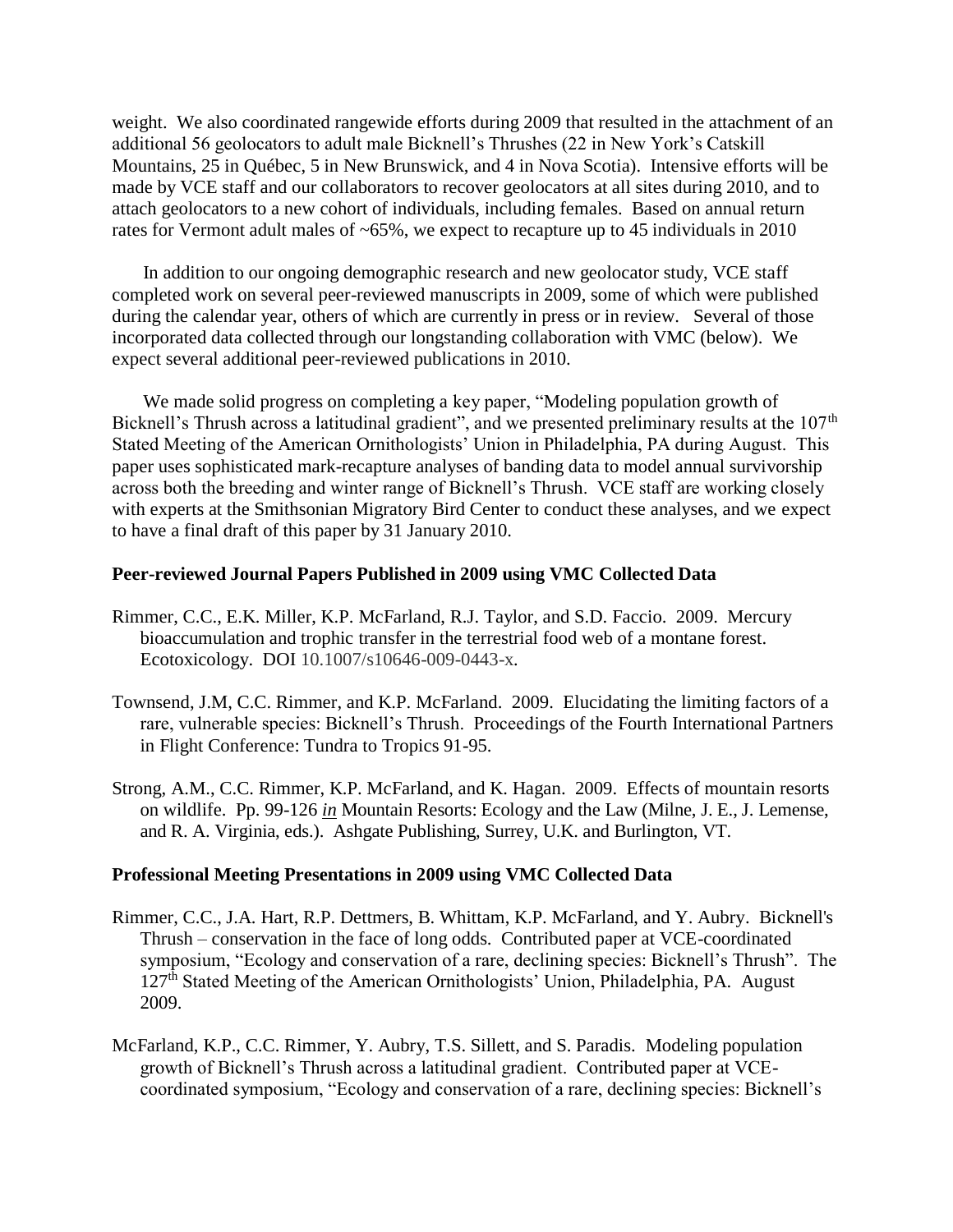Thrush". The 127th Stated Meeting of the American Ornithologists' Union, Philadelphia, PA. August 2009.

Frey, S.J., A.M. Strong, and K.P. McFarland. Population-level implications of climate change for a montane forest songbird, Bicknell's Thrush. Contributed paper at VCE-coordinated symposium, "Ecology and conservation of a rare, declining species: Bicknell's Thrush". The 127th Stated Meeting of the American Ornithologists' Union, Philadelphia, PA. August 2009.

## **Acknowledgements**

We are grateful to the Stowe Mountain Resort for allowing us access to the Mt. Mansfield toll road and for overnight use of the ski patrol hut. We also thank Brendan Collins, Steve Faccio, and Rosalind Renfrew for their skilled and dedicated field work. Additional funding for our work on Mt. Mansfield was provided by The Nature Conservancy, U.S. Forest Service International Programs, and the William P. Wharton Trust.

# **Literature Cited**

- Caccamise, D.F. and R.S. Hedin. 1985. An aerodynamic basis for selecting transmitter loads in birds. Wilson Bull. 97:306-318.
- Canadian Council on Animal Care. 2003. Guidelines on: the care and use of wildlife. Ottawa, Ontario.
- Cochran, W.W., G.G. Montgomery and R.R. Graber. 1967. Migratory flights of Hylocichla thrushes in spring: a radiotelemetry study. Living Bird 6:213-225.
- Graber, R.R. and S.L. Wunderle. 1966. Telemetric observations of a robin (*Turdus migratorius*). Auk 83:674-677.
- Rappole, J. H. and A.R. Tipton. 1991. New harness design for attachment of radio transmitters to small passerines. Journal of Field Ornithology 62: 335-337.
- Phillips,R.A., P.C. Silk, S. Bearhop, R. McGill, V. Afanasyev, I. J. Strange. 2007. Movements, winter distribution and activity patterns of Falkland and brown skuas: insights from loggers and isotopes. Marine Ecology Progress Series 345:281-291.
- Stutchbury, B. J. M., S. A. Tarof, T. Done, E. Gow, P. M. Kramer, J. Tautin, J. W. Fox, and V. Afanasyev. 2009. Tracking Long-Distance Songbird Migration by Using Geolocators. Science 323:896.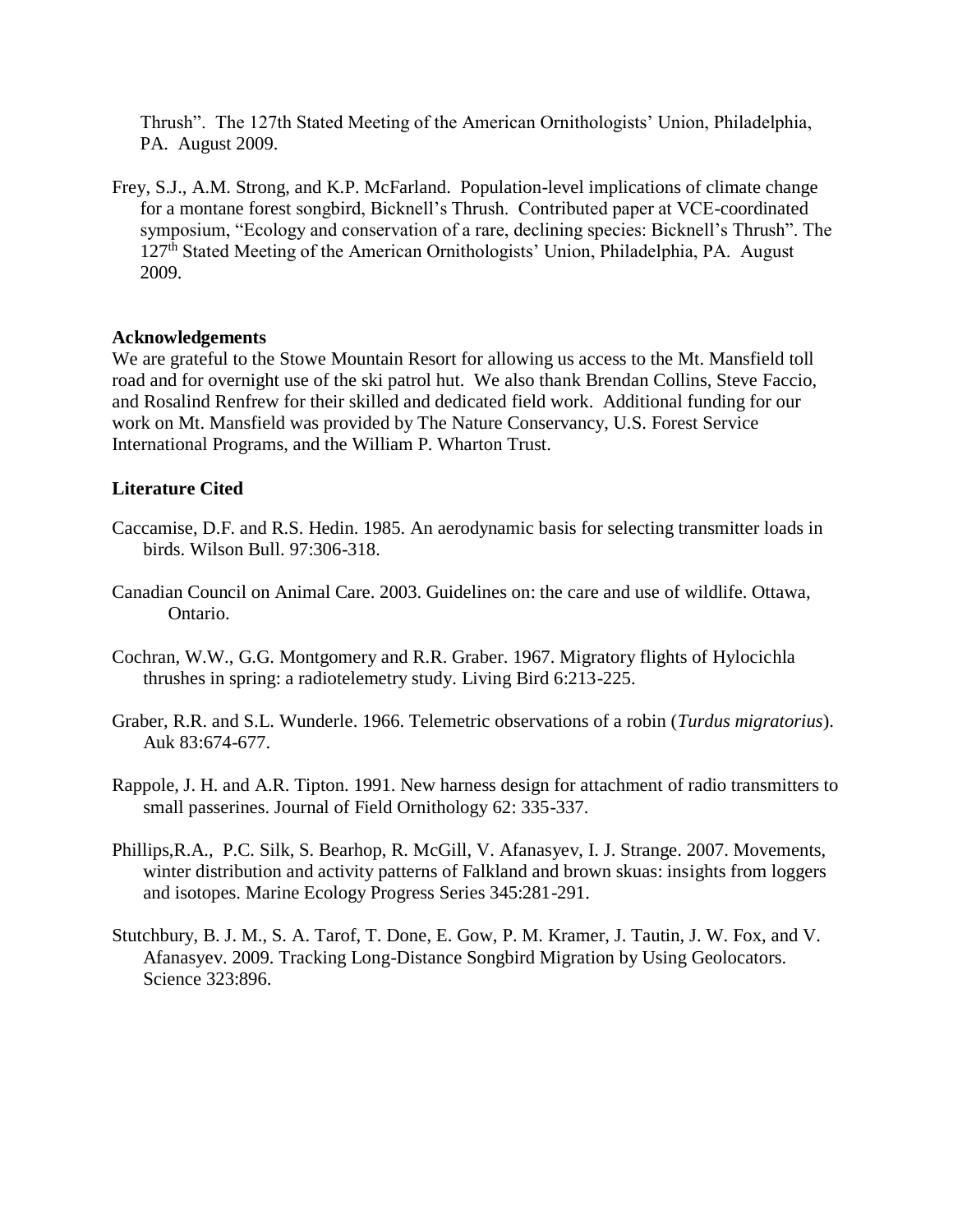|                             | #New           | # Returns from  |
|-----------------------------|----------------|-----------------|
|                             | <b>Banding</b> | previous years' |
| <b>Species</b> <sup>a</sup> | S              | bandings        |
| <b>BITH</b>                 | 32             |                 |
| <b>SWTH</b>                 | 9              |                 |
| <b>BLPW</b>                 | 38             |                 |
| <b>MYWA</b>                 | 20             |                 |
| <b>WTSP</b>                 | 15             |                 |

**Table 1. Banding totals for 5 focal species on Mt. Mansfield, 2009.**

**<sup>a</sup>** BITH = Bicknell's Thrush, BLPW = Blackpoll Warbler, MYWA = Yellow-rumped (Myrtle) Warbler, SWTH = Swainson's Thrush, WTSP = White-throated Sparrow

**Table 2. Summary data for individuals recaptured on Mt. Mansfield in 2009.** 

|                             |              | <b>Date</b>   | Age when                   |            | <b>Age in 2009</b> |
|-----------------------------|--------------|---------------|----------------------------|------------|--------------------|
| <b>Species</b> <sup>a</sup> | <b>Band#</b> | <b>Banded</b> | <b>Banded</b> <sup>b</sup> | <b>Sex</b> | (years)            |
| <b>BITH</b>                 | 193176308    | 6/10/2008     | <b>ASY</b>                 | Male       | $\geq 3$           |
| <b>BITH</b>                 | 122190059    | 9/6/2000      | <b>HY</b>                  | Male       | 10                 |
| <b>BITH</b>                 | 144128837    | 6/7/2006      | <b>ASY</b>                 | Female     | $\geq 5$           |
| <b>BITH</b>                 | 144128833    | 6/13/2006     | <b>ASY</b>                 | Male       | $\geq 5$           |
| <b>BITH</b>                 | 157105377    | 6/19/2006     | SY                         | Male       | 5                  |
| <b>BITH</b>                 | 157106801    | 6/20/2006     | SY                         | Male       | 5                  |
| <b>BITH</b>                 | 193176478    | 6/5/2007      | SY                         | Male       | $\overline{4}$     |
| <b>BITH</b>                 | 193176481    | 6/6/2007      | SY                         | Female     | $\overline{4}$     |
| <b>BLPW</b>                 | 211080356    | 6/9/2008      | <b>AHY</b>                 | Male       | $\geq$ 4           |
| <b>BLPW</b>                 | 211080359    | 6/10/2008     | <b>AHY</b>                 | Female     | $\geq 2$           |
| <b>BLPW</b>                 | 222096465    | 6/20/2006     | <b>AHY</b>                 | Male       | $\geq$ 4           |
| <b>BLPW</b>                 | 222096653    | 7/24/2007     | SY                         | Male       | $\overline{4}$     |
| <b>BLPW</b>                 | 249089260    | 7/7/2007      | <b>AHY</b>                 | Male       | $\geq 3$           |
| <b>BLPW</b>                 | 249089262    | 7/7/2007      | <b>AHY</b>                 | Female     | $\geq 3$           |
| <b>MYWA</b>                 | 222095600    | 6/9/2008      | <b>ASY</b>                 | Female     | $\geq 3$           |
| <b>MYWA</b>                 | 249089255    | 6/6/2007      | ASY                        | Male       | $\geq$ 4           |
| <b>WTSP</b>                 | 144128829    | 6/13/2006     | <b>AHY</b>                 | Male       | $\geq$ 4           |
| <b>WTSP</b>                 | 157105380    | 6/20/2006     |                            | Male       | $\geq$ 4           |
| <b>WTSP</b>                 | 193176476    | 6/5/2007      | <b>AHY</b>                 | Male       | $\geq 3$           |
| <b>WTSP</b>                 | 193176489    | 6/5/2007      | <b>AHY</b>                 | Male       | $\geq 3$           |
| <b>WTSP</b>                 | 193176694    | 7/6/2007      | <b>AHY</b>                 | Male       | $\geq 3$           |

**<sup>a</sup>**BITH = Bicknell's Thrush, BLPW = Blackpoll Warbler, MYWA = Yellow-rumped (Myrtle) Warbler, WTSP = White-throated Sparrow

**b**  $HY = \text{hatching-year} (< 1 \text{ year old})$ ,  $SY = \text{second-year} (1 \text{ year old})$ ,  $AHY = \text{after hatching-}$ year ( $\geq 1$  year old), ASY = after second-year ( $\geq 2$  years old)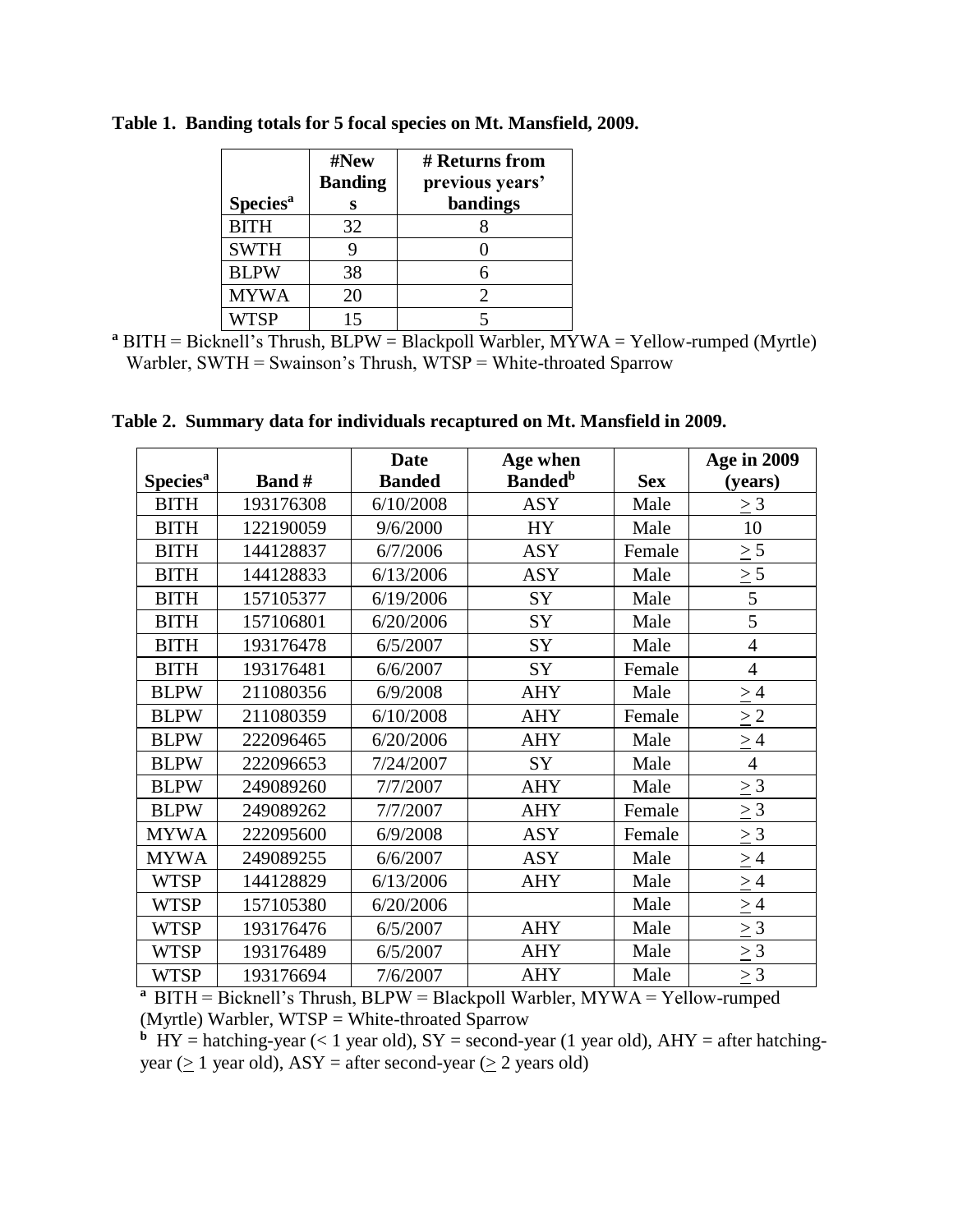**Table 3. Weight, sex, and age of Bicknell's Thrush with geolocators attached on Mt. Mansfield in 2009, and geolocator's % of body weight.**

|           |              | Weight       |             |            |                |
|-----------|--------------|--------------|-------------|------------|----------------|
|           |              | w/geolocator | Geolocator  |            | Age            |
| band#     | Weight $(g)$ | (g)          | % of weight | <b>Sex</b> | (yrs)          |
| 122190059 | 29.7         | 31.0         | 4.4         | Male       | 10             |
| 144128853 | 30.3         | 31.6         | 4.3         | Male       | $\geq$ 2       |
| 144128859 | 28.3         | 29.6         | 4.6         | Male       | $\geq 2$       |
| 144128869 | 26.8         | 28.1         | 4.9         | Male       | $\geq 2$       |
| 157105377 | 26.7         | 28.0         | 4.9         | Male       | $\overline{5}$ |
| 157106571 | 27.7         | 29.0         | 4.7         | Female     | $\geq 2$       |
| 157106593 | 33.6         | 34.9         | 3.9         | Male       | $\geq 2$       |
| 157106594 | 31.2         | 32.5         | 4.2         | Male       | $\geq 2$       |
| 157106595 | 27.8         | 29.1         | 4.7         | Male       | $\geq 2$       |
| 157106596 | 27.3         | 28.6         | 4.8         | Male       | $\geq 2$       |
| 157106597 | 28.0         | 29.3         | 4.6         | Male       | $\geq 2$       |
| 157106801 | 27.2         | 28.5         | 4.8         | Male       | 5              |
| 193176308 | 26.9         | 28.2         | 4.8         | Male       | $\geq 3$       |
| 193176478 | 27.8         | 29.1         | 4.7         | Male       | $\overline{4}$ |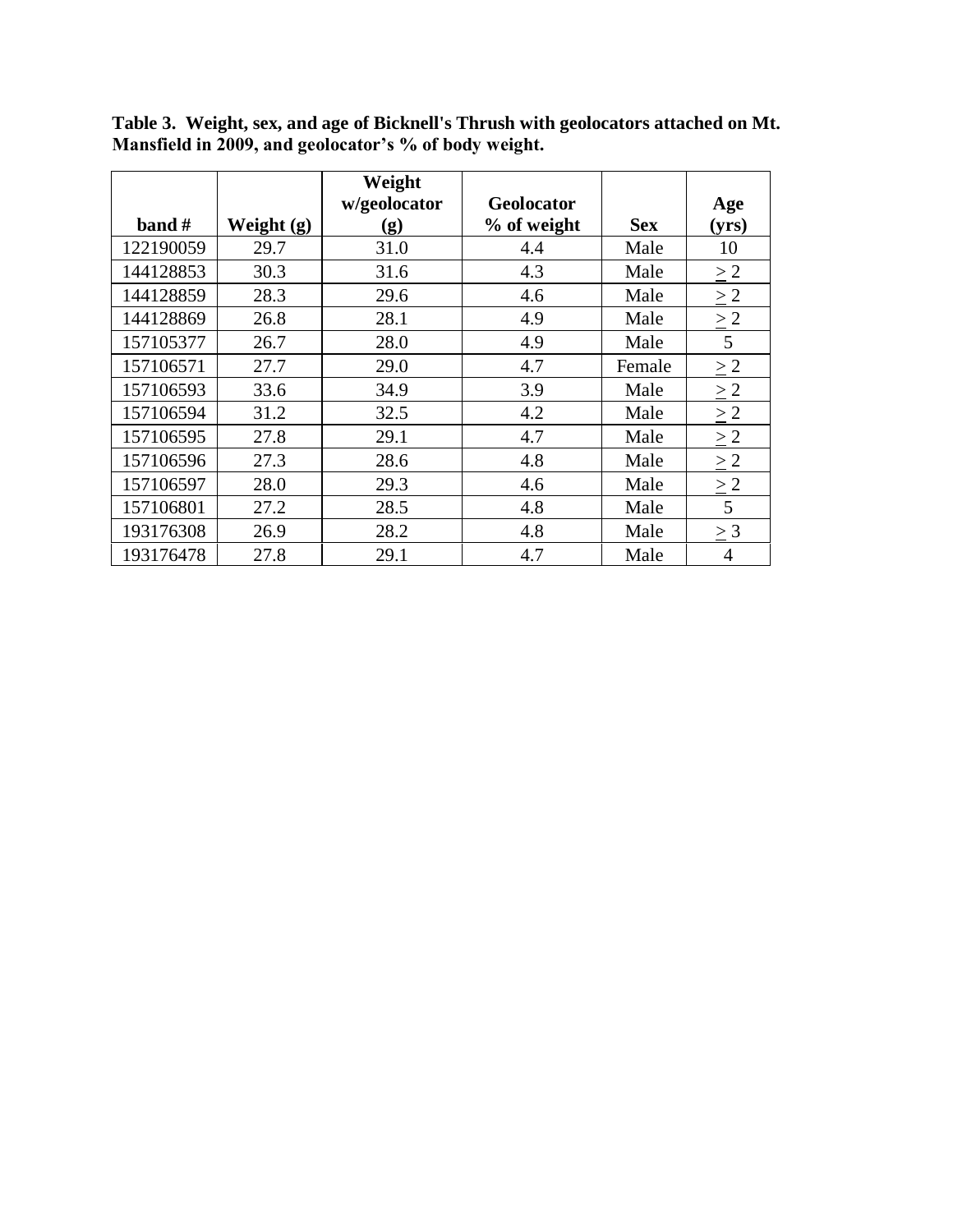#### **Part II. Forest Bird Surveys on Mt. Mansfield and Lye Brook Wilderness Area**

#### **Steven D. Faccio and Christopher C. Rimmer**

In 2009, breeding bird surveys were continued at 3 permanent study sites on Mt. Mansfield, and on a single site at the Lye Brook Wilderness Area (LBWA) of the Green Mountain National Forest. The Mt. Mansfield ridgeline was surveyed for the  $19<sup>th</sup>$  consecutive year, while the Ranch Brook site was censused for the 14<sup>th</sup> year in 2009 (the 2004 survey was not completed due to inclement weather on attempted survey dates). Our permanent study site at Underhill State Park was surveyed for the  $17<sup>th</sup>$  year in 2009 (the site was not surveyed in 2003 or 2005). The LBWA was surveyed for the  $10<sup>th</sup>$  consecutive year in 2009.

The Underhill State Park site consists of mature northern hardwoods ranging from 609 to 731 m (2000 to 2400 ft) elevation, while the Mansfield ridgeline site, at 1158 m (3800 ft), consists of montane fir-spruce. The Ranch Brook site ranges between 975 and 1097 m (3200 and 3600 ft), and is dominated by a paper birch-fir canopy. The Lye Brook study site, located in Winhall, just north of Little Mud Pond, is characterized by mature northern hardwoods at an elevation of 701 m (2300 ft).

These four study sites are part of VCE's long-term Forest Bird Monitoring Program (FBMP). This program was initiated in 1989 with the primary goals of conducting habitat-specific monitoring of forest interior breeding bird populations in Vermont and tracking long-term changes (Faccio et al. 1998). As of 2008, VCE had established 39 monitoring sites in 9 different forested habitats in Vermont, with additional montane sites in New York, New Hampshire, Maine, and Massachusetts. A complementary, volunteer-based, long-term monitoring program, called Mountain Birdwatch, was initiated in 2000 to collect census data on five common montane forest bird species throughout the Northeast. Also, through a cooperative agreement with the National Park Service, VCE is coordinating breeding bird monitoring at 9 National Parks and Historic Sites in the Northeast. Initiated in 2006, annual surveys are conducted at 19 study sites in New Jersey, Connecticut, New York, Massachusetts, Vermont, New Hampshire, and Maine.

#### **Methods**

In 2009, surveys were conducted by VCE staff biologists at the Mt. Mansfield Ridgeline, Ranch Brook, and Underhill sites, and by a volunteer observer at the Lye Brook site. Each study site consisted of 5 point count stations. Survey methods consisted of unlimited distance point counts, based on the approach described by Blondel et al. (1981) and used in Ontario (Welsh 1995). The count procedure was as follows:

**1)** Counts began shortly after dawn on days where weather conditions were unlikely to reduce count numbers (i.e., calm winds and very light or no rain). Censusing began shortly  $\ll 1$ min) after arriving at a station.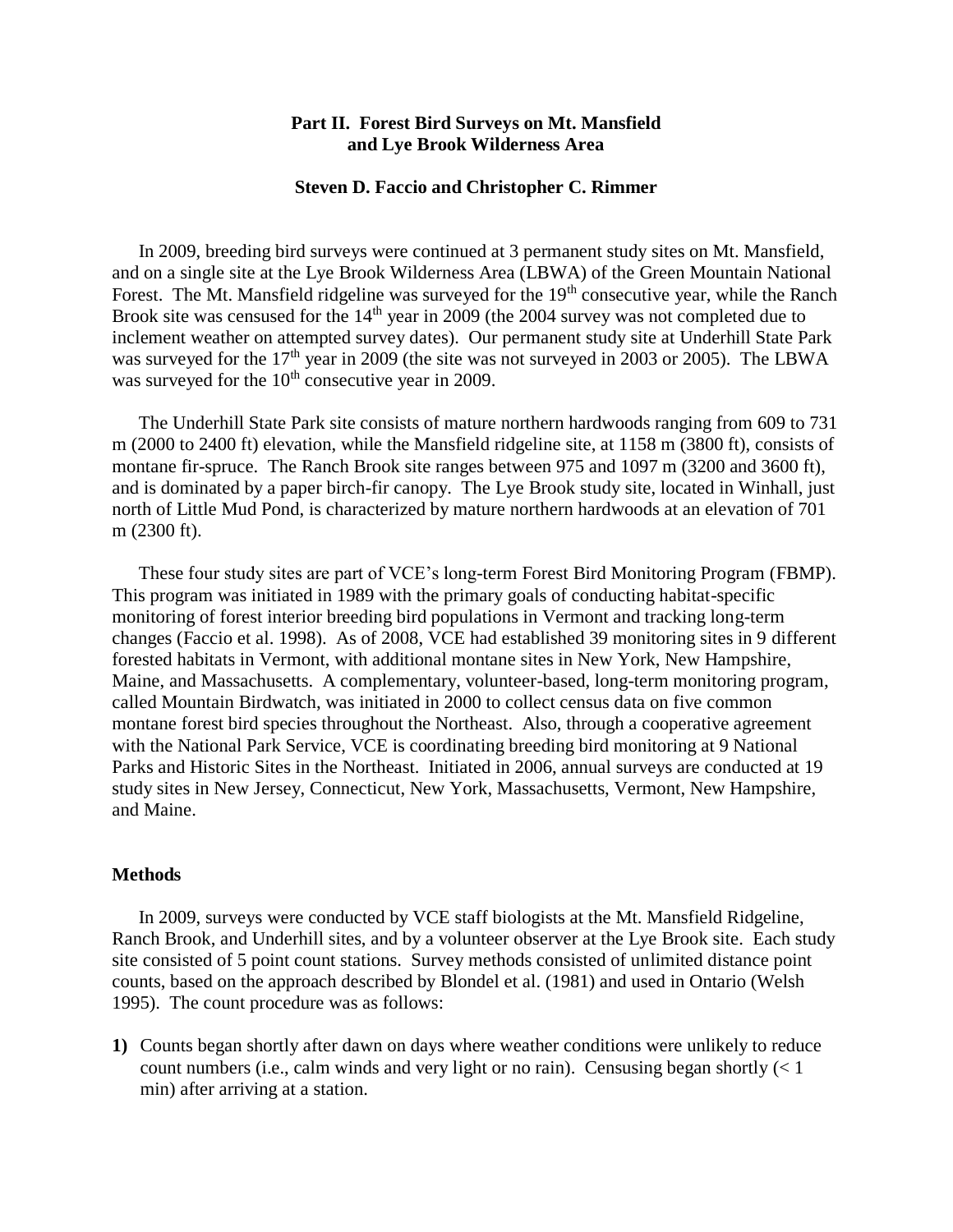- **2)** Observers recorded all birds seen and heard during a 10-min sampling period, which was divided into 3 time intervals: 3, 2, and 5 mins. Observers noted in which time interval each bird was first encountered, and placed birds into one of 2 distance categories (within or beyond 50 m). To reduce duplicate records, individual birds were mapped on standardized field cards, and known or presumed movements were noted. Different symbols were used to record the status of birds encountered (i.e., singing male, pair observed, calling bird, etc.).
- **3)** The number of surveys at each site was dependent on elevation; montane fir-spruce sites were sampled once, while LBWA and Underhill were sampled twice during the breeding season, the first during early June (ca. 2-12 June) and the second during late June (ca. 14-30 June). Observers were encouraged to space their visits 7-10 days apart. For each site visit, all stations were censused in a single morning and in the same sequence.

In summarizing data for analysis, the maximum count for each species was used as the station estimate for each year. All birds seen or heard were each counted as 1 individual unless a family group or active nest was encountered, in which case they were scored as a breeding pair, or 2 individuals. Population trends were calculated for the 8 most commonly encountered species at each site using simple linear regression. For each species, the annual population trend was calculated by plotting the maximum count against year, and then calculating the mean annual rate of change of a linear trendline inserted through the points (e.g. Percent Annual Trend  $=$  slope  $\div$  y intercept x 100). Regression and correlation analyses were done using SYSTAT 10.2.

### **Results**

A combined total of 55 avian species were detected during breeding bird surveys at three study sites on Mt. Mansfield from 1991-2009. Species richness was similar at both montane forest sites, with a total of 30 species detected at the Mansfield ridgeline and 31 at Ranch Brook. Surveys at Ranch Brook continue to average a greater number of individuals and species per year than the higher elevation and more exposed Mansfield ridgeline site (Tables 1 and 2). Surveys at the mid-elevation, northern hardwood study sites at Underhill State Park and Lye Brook Wilderness showed similar species composition, with Underhill averaging 17.88 species per year compared to Lye Brook's 16.30 (Tables 3 and 4).

#### *Mount Mansfield*

On the Mt. Mansfield ridgeline plot in 2009, both species richness and numerical abundance were below the 19-year average, with 61 individuals of 11 species detected (Table 1). Of the 8 most commonly recorded species, 4 were below the 19-year average, and 4 were above. Five species exhibited decreasing population trends, with one species, Blackpoll Warbler, showing a significant decline of 2.79% per year ( $r^2 = 0.283$ ;  $P = 0.019$ ). Three species showed nonsignificant increasing trends. The number of Bicknell's Thrush rebounded from last year's count of 7 individuals (the lowest since 2004) to 10.

At the Ranch Brook study site in 2009, species richness and numerical abundance were below the 14-year average, with just 37 individuals (the lowest ever) of 14 species counted (Table 2). Among the 8 most abundant species, all were below the 14-year mean in 2009. Overall, 2 of these 8 species showed increasing trends, while 6 declined. Two species declined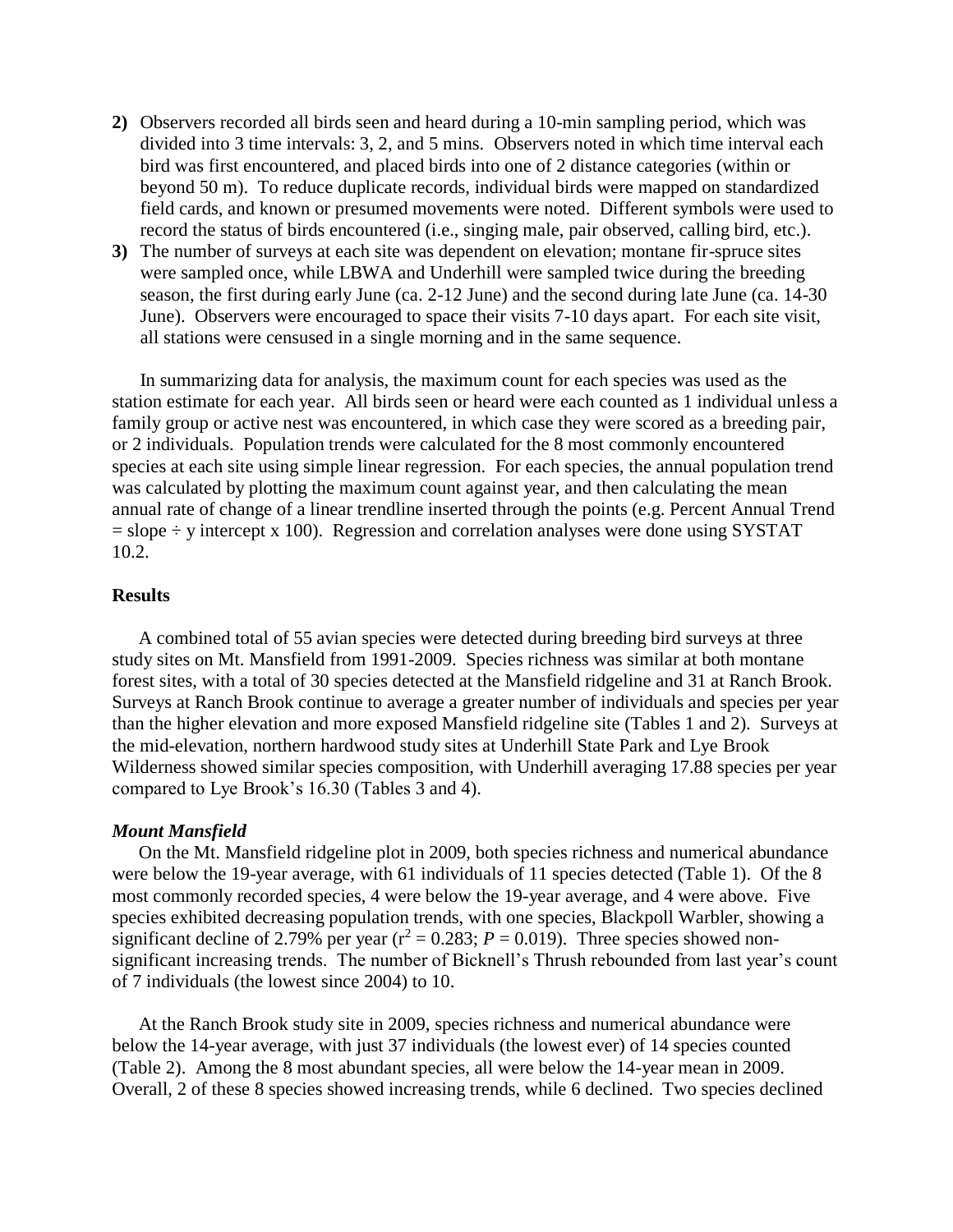significantly; White-throated Sparrow, which continued a downward trend at a rate of 4.94% per year ( $r^2 = 0.535$ ;  $P = 0.003$ ), and Yellow-bellied Flycatcher, which declined at a rate of 2.15% per year ( $r^2 = 0.225$ ;  $P = 0.087$ ). Bicknell's Thrush numbers dropped to just 2 individuals, along with counts of Swainson's Thrush and Dark-eyed Junco, both of which tied all time low counts of 3 and 1 individuals, respectively.

At Underhill State Park in 2009, both species richness and total number of individuals was well below the 17-year average, with just 39 individuals (the lowest count since 1991) of 12 species detected (the lowest count ever) (Table 3). Among the 8 most common species at the site, 2 were above the 17-year mean, and 6 were below. Overall, 6 species showed increasing population trends, including significant increases for Black-throated Blue Warbler (4.27%;  $r^2$  = 0.180,  $P = 0.089$ ) and Black-throated Green Warbler (5.80%;  $r^2 = 0.441$ ,  $P = 0.004$ ). After a single Canada Warbler was detected in 2008, the first in 5 years, none were encountered in 2009, continuing its declining trend at 5.38% per year  $(r^2 = 0.688, P < 0.001)$ . The count of just 2 Redeyed Vireos represented the lowest count of the site's 19 year history.

#### *Lye Brook Wilderness*

At Lye Brook Wilderness, species richness was below and numerical abundance above the 10-year average, with 66 individuals of 13 species detected (Table 4). Among the 8 most common species, five were above the 10-year average, while three were below. Of these 8 species, five exhibited increasing population trends, while three showed declines. Among significant trends, Ovenbird declined at a rate of 3.58% ( $r^2 = 0.375$ ;  $P = 0.060$ ), and Hermit Thrush increased at 9.09% per year  $(r^2 = 0.370; P = 0.062)$ . The maximum counts for three species (Yellow-bellied Sapsucker, Red-eyed Vireo, and Hermit Thrush) were the highest in site's 10-year history.

#### **Discussion**

White-throated Sparrow declined significantly at the Ranch Brook site for the fourth consecutive year, with the count of 5 birds detected in 2009 representing the second lowest total for the species. However, the unusually high maximum count of 22 White-throats recorded in 1995 is largely responsible for driving the trend's statistical significance. The mean count at Ranch Brook was 8.86 over the 14-year study period, and 7.85 without the 1995 outlier. So, while the biological significance of the White-throated Sparrow decline observed at Ranch Brook appears to be low, it bears continued scrutiny.

At the Mt. Mansfield Ridgeline site, Blackpoll Warbler declined significantly for the third consecutive year, although the species appears to be rebounding from its record low count of 2 individuals in 2007. Interestingly, 2007 was also a low year for Blackpolls at the Ranch Brook site, suggesting that the low counts represent an accurate index to the population, at least on Mt. Mansfield, rather than a result of observer error or omission.

At Underhill State Park, the low totals for species richness (12) and total number of individuals (39) may be attributed to the fact that only one survey was conducted in 2009 instead of the usual two.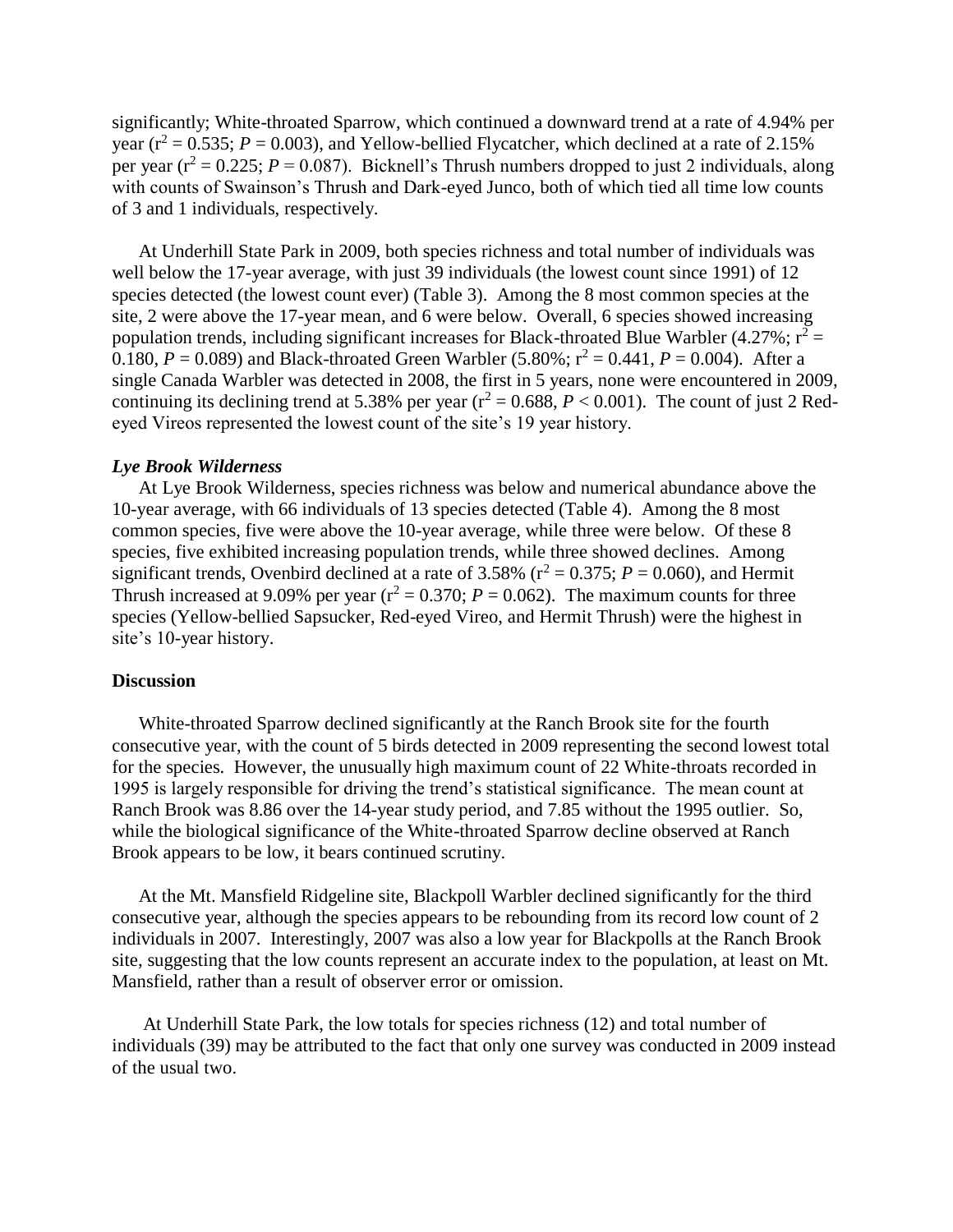The site-specific trend estimates presented for the Mt. Mansfield and Lye Brook sites must be interpreted carefully as these are preliminary trends from a limited geographic sample with low power. Year to year changes in survey counts may simply reflect natural fluctuations, variable detection rates, and/or a variety of dynamic factors, such as prey abundance, overwinter survival, and habitat change. Several years of additional data collection, their correlation with other VMC data, and comparison with census data from other ecologically similar sites will be necessary to elucidate meaningful population trends of various species at these sites.

### **Acknowledgements**

Many thanks to Bobbie Jean Booth for conducting bird surveys at the Lye Brook Wilderness Area.

### **Literature Cited**

- Blondel, J., C. Ferry, and B. Frochot. 1981. Point counts with unlimited distance. Pp. 414-420, *In* C. John Ralph and J. Michael Scott (Eds.). Estimating numbers of terrestrial birds. Studies in Avian Biology 6: 630pp.
- Faccio, S.D., C.C. Rimmer, and K.P. McFarland. 1998. Results of the Vermont Forest Bird Monitoring Program, 1989-1996. Northeastern Naturalist, 5(4): 293-312.
- Welsh, D.A. 1995. An overview of the Forest Bird Monitoring Program in Ontario, Canada. Pp. 93-97, *In* C.J. Ralph, J.R. Sauer, and S. Droege, (Eds.). Monitoring bird populations by point counts. General Technical Report PSW-GTR-149. Pacific Southwest Research Station, Forest Service, U.S. Dept. of Agriculture, Albany, CA. 181pp.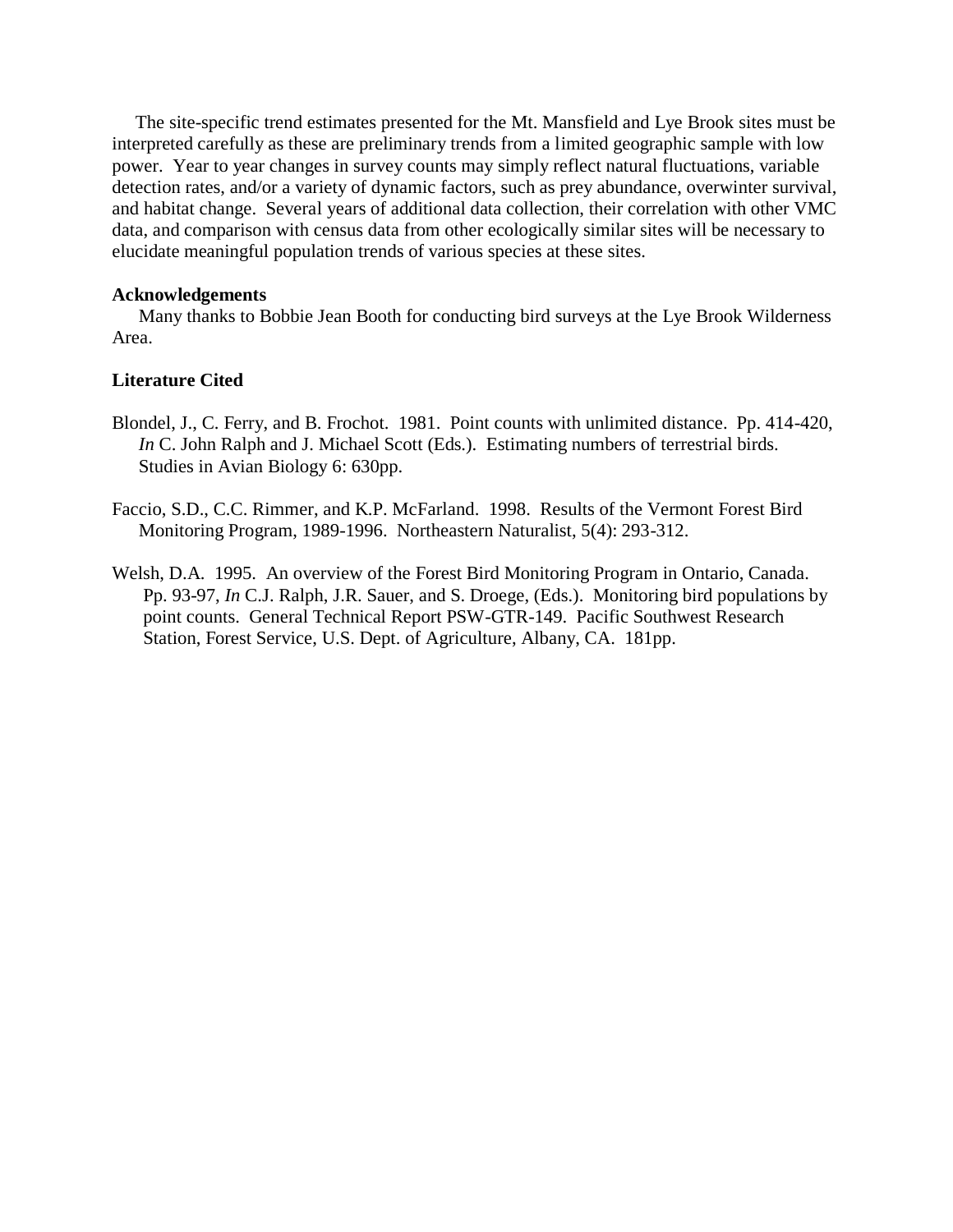|                                      |                |                         |                |                  |                |                |                         |                                    |                         |                         |                         |                |                         |                |                         |                                                   |                         |    |                |              |                   |       | <b>Annual</b> |
|--------------------------------------|----------------|-------------------------|----------------|------------------|----------------|----------------|-------------------------|------------------------------------|-------------------------|-------------------------|-------------------------|----------------|-------------------------|----------------|-------------------------|---------------------------------------------------|-------------------------|----|----------------|--------------|-------------------|-------|---------------|
| <b>Common Name</b>                   | 91             | 92 <sub>1</sub>         |                |                  |                |                |                         | $93 \t94 \t95 \t96 \t97 \t98 \t99$ |                         |                         |                         |                |                         |                |                         | $00 \t01 \t02 \t03 \t04 \t05 \t06 \t07 \t08 \t09$ |                         |    |                | Mean<br>0.05 | <b>SD</b><br>0.23 | $r^2$ | Trend $(\% )$ |
| Red Squirrel                         |                |                         |                |                  |                |                |                         |                                    |                         |                         | 1                       |                |                         |                |                         |                                                   |                         |    |                | 0.05         | 0.23              |       |               |
| Sharp-shinned Hawk                   |                |                         |                |                  |                |                |                         |                                    |                         | 1                       |                         |                |                         |                |                         |                                                   |                         |    |                | 0.05         | 0.23              |       |               |
| Hairy Woodpecker<br>Northern Flicker |                |                         | $\mathbf{1}$   | $\mathbf{1}$     |                |                |                         |                                    |                         |                         |                         |                |                         |                |                         |                                                   |                         |    |                | 0.05         | 0.23              |       |               |
|                                      |                |                         |                |                  |                | $\overline{c}$ |                         |                                    | $\mathbf{1}$            | $\mathbf{1}$            | $\mathbf{1}$            | 1              | 2                       | $\mathbf{1}$   |                         | $\mathbf{1}$                                      | $\overline{2}$          | 1  | 3              | 1.11         | 0.94              |       |               |
| Yellow-bellied Flycatcher            |                |                         | $\mathbf{1}$   |                  | $\mathbf{1}$   |                | 3<br>$\mathbf{1}$       |                                    |                         |                         |                         |                |                         |                |                         |                                                   |                         |    |                |              | 0.23              |       |               |
| Alder Flycatcher                     |                |                         |                |                  |                |                |                         |                                    |                         |                         |                         |                |                         |                |                         |                                                   |                         |    |                | 0.05         |                   |       |               |
| Red-eyed Vireo                       |                |                         |                |                  |                |                |                         |                                    | $\mathbf{1}$            |                         |                         |                |                         |                |                         |                                                   |                         |    |                | 0.05         | 0.23              |       |               |
| Blue Jay                             |                | 1                       |                |                  |                |                |                         |                                    |                         |                         |                         |                |                         | 1              |                         | 1                                                 |                         |    |                | 0.16         | 0.37              |       |               |
| <b>Common Raven</b>                  |                |                         | $\mathbf{1}$   |                  |                | $\mathbf{1}$   |                         |                                    | $\mathbf{1}$            | $\mathbf{1}$            |                         | 1              | $\mathbf{1}$            | $\mathbf{1}$   |                         | $\overline{2}$                                    |                         | 1  |                | 0.53         | 0.61              |       |               |
| <b>Red-breasted Nuthatch</b>         | $\mathbf{1}$   | $\overline{2}$          | 3              | 1                | 3              | $\mathbf{1}$   |                         | $\mathbf{1}$                       | $\overline{2}$          |                         | $\mathbf{1}$            |                |                         |                | $\mathbf{1}$            |                                                   | $\mathbf{1}$            |    |                | 0.89         | 0.99              |       |               |
| <b>Winter Wren</b>                   | 10             | $\boldsymbol{9}$        | $\overline{7}$ | 4                | 5              | $\overline{2}$ | $\overline{\mathbf{4}}$ | 10                                 | 8                       | $\overline{\mathbf{4}}$ | $\overline{\mathbf{4}}$ | 7              | 3                       | $\overline{7}$ | 8                       | 12                                                | $\overline{7}$          | 5  | 6              | 6.42         | 2.67              | 0.000 | 0.06          |
| Golden-crowned Kinglet               |                |                         |                |                  |                |                |                         |                                    |                         | $\mathbf{1}$            |                         |                |                         |                |                         |                                                   |                         |    |                | 0.05         | 0.23              |       |               |
| Ruby-crowned Kinglet                 |                | $\overline{2}$          |                |                  | $\mathbf{1}$   |                |                         |                                    |                         |                         |                         | 1              | $\mathbf{1}$            |                |                         |                                                   |                         |    |                | 0.26         | 0.56              |       |               |
| <b>Bicknell's Thrush</b>             | 6              | 15                      | 11             | 8                | 10             | 11             | 9                       | $\boldsymbol{9}$                   | 8                       | 7                       | 9                       | 9              | 6                       | 5              | 8                       | 11                                                | 12                      | 7  | <b>10</b>      | 9.00         | 2.40              | 0.034 | $-0.81$       |
| <b>Swainson's Thrush</b>             | 3              | 8                       | $\mathbf{1}$   | 1                | 3              | 6              | 7                       | 5                                  | $\overline{\mathbf{4}}$ | 3                       | 3                       | $\overline{2}$ | $\overline{2}$          | 1              | $\overline{2}$          | 5                                                 | $\mathbf{1}$            | 5  | 3              | 3.42         | 2.09              | 0.049 | $-1.94$       |
| Hermit Thrush                        |                |                         |                |                  |                |                |                         |                                    |                         |                         | $\mathbf{1}$            |                | $\mathbf{1}$            |                |                         |                                                   |                         |    |                | 0.11         | 0.32              |       |               |
| American Robin                       | $\mathbf{1}$   | $\overline{4}$          | $\mathbf{1}$   | $\overline{2}$   | $\overline{2}$ | $\overline{2}$ | $\overline{2}$          | $\mathbf{1}$                       | 1                       | 3                       | 3                       | $\overline{2}$ | 6                       | 3              | $\mathbf{1}$            | 3                                                 | $\overline{4}$          | 3  | $\overline{2}$ | 2.42         | 1.30              |       |               |
| Cedar Waxwing                        |                | 1                       | $\overline{4}$ |                  |                |                | 9                       |                                    |                         |                         |                         |                |                         | 1              |                         |                                                   |                         |    |                | 0.79         | 2.20              |       |               |
| Nashville Warbler                    | $\overline{2}$ |                         |                |                  |                | $\overline{c}$ | 3                       | $\mathbf{1}$                       | $\mathbf{1}$            |                         | $\mathbf{1}$            |                | $\mathbf{1}$            |                |                         | $\mathbf{1}$                                      |                         |    |                | 0.63         | 0.90              |       |               |
| Magnolia Warbler                     | $\mathbf{1}$   | $\overline{2}$          |                |                  |                | 3              | $\mathbf{1}$            | $\mathbf{1}$                       |                         |                         | $\mathbf{1}$            |                | $\mathfrak{Z}$          | 1              | $\overline{4}$          |                                                   | $\mathbf{1}$            |    |                | 0.95         | 1.22              |       |               |
| <b>Yellow-rumped Warbler</b>         | 9              | 11                      | 8              | 9                | 8              | 12             | 10                      | 13                                 | 11                      | 9                       | 11                      | 14             | 10                      | 13             | $\boldsymbol{9}$        | 9                                                 | $\overline{7}$          | 12 | 12             | 10.37        | 1.95              | 0.039 | 0.71          |
| <b>Blackpoll Warbler</b>             | 8              | $\boldsymbol{9}$        | 9              | 7                | $\overline{7}$ | 15             | 10                      | 10                                 | 9                       | 8                       | 8                       | 3              | $\mathbf{3}$            | 9              | 8                       | 8                                                 | $\overline{2}$          | 4  | 5              | 7.47         | 3.06              | 0.283 | $-2.79*$      |
| Ovenbird                             |                |                         | $\mathbf{1}$   |                  |                |                |                         |                                    | $\mathbf{1}$            |                         |                         |                |                         |                |                         |                                                   |                         |    |                | 0.11         | 0.32              |       |               |
| Canada Warbler                       |                |                         |                |                  |                |                | $\mathbf{1}$            |                                    |                         |                         |                         |                |                         |                |                         |                                                   |                         |    |                | 0.05         | 0.23              |       |               |
| Lincoln's Sparrow                    | $\overline{2}$ |                         |                |                  |                | $\mathbf{1}$   |                         |                                    |                         |                         |                         |                |                         |                |                         |                                                   |                         |    |                | 0.16         | 0.50              |       |               |
| <b>White-throated Sparrow</b>        | 6              | 14                      | 14             | 12               | 14             | 13             | 20                      | 14                                 | 19                      | 14                      | 18                      | 11             | 13                      | 11             | 10                      | 14                                                | 14                      | 12 | 10             | 13.32        | 3.27              | 0.005 | $-0.31$       |
| Dark-eyed Junco                      | 3              | 9                       | 6              | $\boldsymbol{2}$ | 5              | 5              | 9                       | 8                                  | $\overline{7}$          | $\boldsymbol{2}$        | $\overline{7}$          | 6              | 5                       | 7              | $\overline{\mathbf{4}}$ | 5                                                 | $\overline{\mathbf{4}}$ | 6  | 6              | 5.58         | 2.04              | 0.001 | $-0.19$       |
| <b>Purple Finch</b>                  | $\overline{2}$ | $\overline{\mathbf{4}}$ | $\mathbf{1}$   | $\overline{2}$   | 3              | $\overline{2}$ | $\overline{2}$          | $\mathbf{1}$                       | $\overline{\mathbf{4}}$ | $\overline{2}$          | 3                       | 4              | $\overline{\mathbf{4}}$ | $\overline{2}$ | $\mathbf{1}$            | $\overline{2}$                                    | $\overline{2}$          | 4  | 3              | 2.53         | 1.07              | 0.024 | 1.34          |
| White-winged Crossbill               |                |                         |                |                  | 8              |                | $\mathbf{1}$            | $\mathbf{1}$                       |                         |                         |                         |                |                         |                |                         |                                                   |                         |    |                | 0.53         | 1.84              |       |               |
| Pine Siskin                          |                | 1                       |                |                  | $\mathbf{1}$   |                | 2                       | 1                                  |                         |                         | 11                      |                |                         |                |                         |                                                   | 5                       |    | $\mathbf{1}$   | 1.16         | 2.67              |       |               |
| <b>Evening Grosbeak</b>              |                | $\overline{2}$          |                |                  |                |                |                         |                                    |                         |                         |                         |                |                         |                |                         |                                                   |                         |    |                | 0.11         | 0.46              |       |               |
| <b>Species Richness<sup>a</sup></b>  | 13             | 16                      | 15             | 11               | 14             | 15             | 17                      | 14                                 | 15                      | 13                      | 15                      | 12             | 15                      | 14             | 11                      | 13                                                | 13                      | 11 | 11             | 13.58        | 1.80              |       |               |
| Number of Individuals <sup>a</sup>   | 54             | 94                      | 69             | 49               | 71             | 78             | 94                      | 76                                 | 78                      | 56                      | 80                      | 61             | 61                      | 63             | 56                      | 62                                                | 62                      | 60 | 61             | 66.84        | 12.18             |       |               |

Table 1. Maximum counts of individual birds, and population trends from linear regression analysis for the 8 most common species (bold type) at Mt. Mansfield Ridgeline, 1991-2009.

<sup>a</sup> Does not include counts of Red Squirrel

 $* P = 0.019$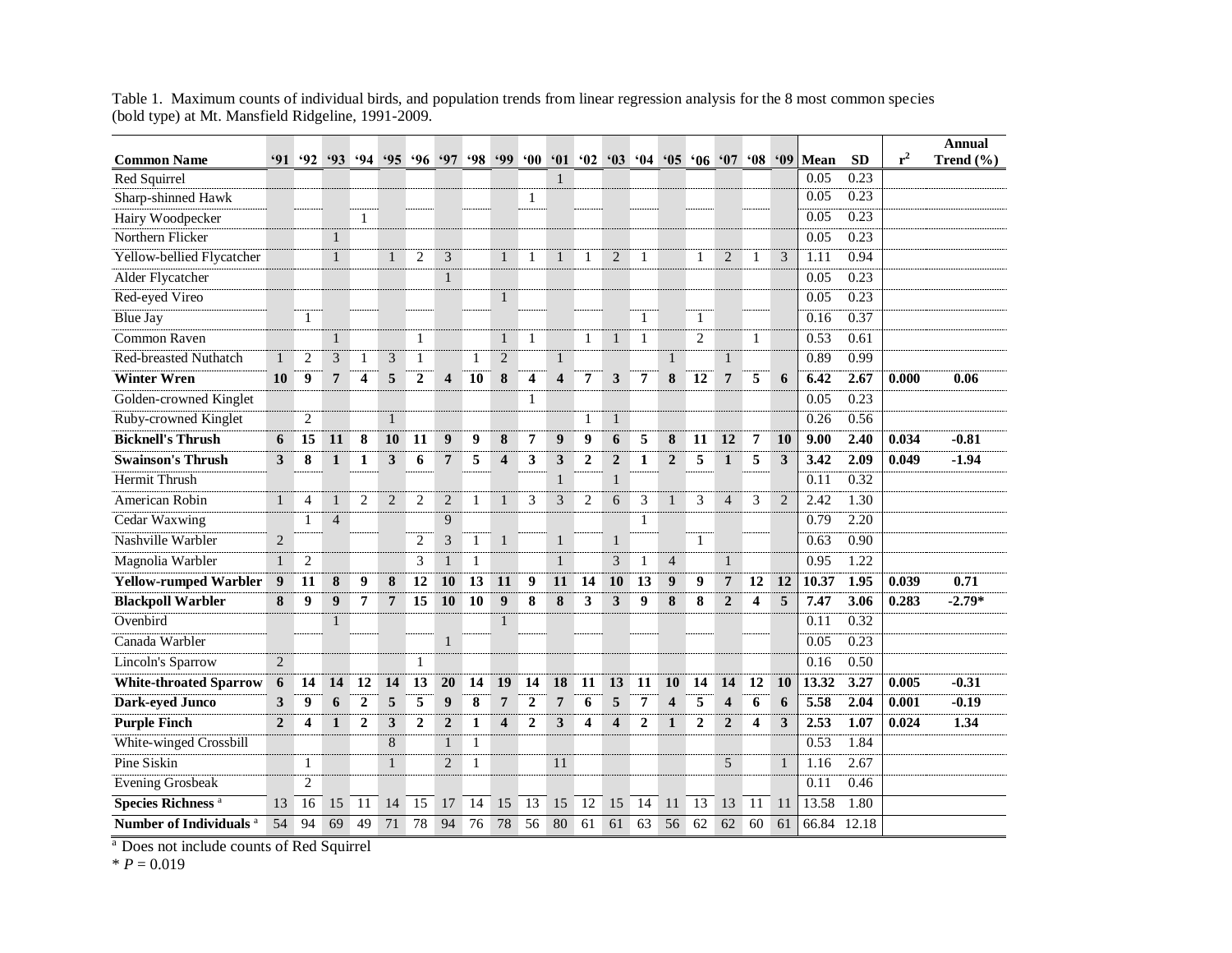| <b>Common Name</b>                 | .95                     | .96            | <b>'97</b>              | <b>98</b>      | <b>99</b>      | 60 <sup>o</sup>         | 61             | 02                      |                | $03 \t 04$ | 05                      | 06             | 67                      | 08             | 69                      | Mean  | <b>SD</b> | $r^2$ | Annual<br>Trend $(\% )$ |
|------------------------------------|-------------------------|----------------|-------------------------|----------------|----------------|-------------------------|----------------|-------------------------|----------------|------------|-------------------------|----------------|-------------------------|----------------|-------------------------|-------|-----------|-------|-------------------------|
| Eastern Chipmunk                   |                         |                |                         |                |                |                         |                |                         |                |            |                         |                | $\mathbf{1}$            |                |                         | 0.07  | 0.27      |       |                         |
| Red Squirrel                       |                         |                |                         |                | $\overline{4}$ |                         | $\mathbf{1}$   |                         | $\overline{7}$ |            |                         |                | $\overline{4}$          |                |                         | 1.14  | 2.21      |       |                         |
| Sharp-shinned Hawk                 |                         |                |                         | 1              |                |                         |                |                         |                |            | $\mathbf{1}$            |                |                         |                |                         | 0.14  | 0.36      |       |                         |
| Mourning Dove                      |                         |                |                         |                |                | 1                       | $\mathbf{1}$   |                         |                |            |                         |                |                         |                |                         | 0.14  | 0.36      |       |                         |
| Ruby-throated Hummingbird          |                         |                |                         |                |                | $\mathbf{1}$            |                |                         |                |            |                         |                |                         |                |                         | 0.07  | 0.27      |       |                         |
| Hairy Woodpecker                   | $\mathbf{1}$            |                |                         |                |                |                         |                |                         |                |            |                         |                |                         |                |                         | 0.07  | 0.27      |       |                         |
| Pileated Woodpecker                |                         |                |                         |                |                |                         | $\sqrt{2}$     |                         |                |            |                         |                |                         |                |                         | 0.14  | 0.53      |       |                         |
| <b>Yellow-bellied Flycatcher</b>   | $\overline{\mathbf{4}}$ | 4              | $\overline{\mathbf{4}}$ | 3              | 3              | $\overline{\mathbf{4}}$ | $\overline{2}$ | $\overline{\mathbf{4}}$ | 4              |            | 3                       | $\overline{2}$ | $\overline{\mathbf{4}}$ | 3              | $\overline{2}$          | 3.29  | 0.83      | 0.225 | $-2.15*$                |
| <b>Blue-headed Vireo</b>           |                         |                |                         |                |                |                         |                |                         |                |            |                         | $\mathbf{1}$   |                         |                |                         | 0.07  | 0.27      |       |                         |
| Red-eyed Vireo                     |                         |                |                         | 1              |                |                         |                |                         |                |            |                         |                |                         |                |                         | 0.07  | 0.27      |       |                         |
| <b>Blue Jay</b>                    | $\mathbf{1}$            |                |                         |                |                |                         |                |                         |                |            | $\mathbf{1}$            | $\mathbf{1}$   |                         | $\overline{4}$ |                         | 0.50  | 1.09      |       |                         |
| <b>Common Raven</b>                |                         | $\overline{4}$ | 3                       | $\overline{4}$ |                | $\overline{4}$          | $\overline{2}$ |                         |                |            |                         |                | $\mathbf{1}$            | $\mathbf{1}$   |                         | 1.36  | 1.69      |       |                         |
| <b>Black-capped Chickadee</b>      | $\mathbf{1}$            |                |                         |                |                |                         |                |                         |                |            |                         |                | $\mathbf{1}$            |                |                         | 0.14  | 0.36      |       |                         |
| <b>Red-breasted Nuthatch</b>       | 7                       |                | 2                       |                | 6              |                         | $\overline{2}$ |                         | $\overline{2}$ |            | $\overline{4}$          |                | 5                       | $\mathbf{1}$   |                         | 2.07  | 2.46      |       |                         |
| <b>Winter Wren</b>                 | 8                       | 3              | $\overline{7}$          | 10             | 9              | 10                      | 5              | 5                       | 9              |            | 10                      | 11             | 6                       | 8              | 5                       | 7.57  | 2.44      | 0.005 | 0.51                    |
| Golden-crowned Kinglet             |                         |                |                         | 1              | $\mathfrak{Z}$ | $\mathbf{1}$            |                | 3                       |                |            | $\overline{2}$          | 1              |                         | $\overline{c}$ |                         | 0.93  | 1.14      |       |                         |
| Ruby-crowned Kinglet               | $\mathfrak{Z}$          |                | 3                       |                |                | 3                       |                |                         | $\mathbf{1}$   |            | $\mathbf{1}$            | $\mathbf{1}$   |                         |                | $\mathbf{1}$            | 0.93  | 1.21      |       |                         |
| <b>Bicknell's Thrush</b>           | 5                       | 6              | 7                       | 5              | 5              | 6                       | $\mathbf{2}$   | 8                       | $\mathbf{1}$   |            | 8                       | $\overline{2}$ | 5                       | 5              | $\overline{2}$          | 4.79  | 2.26      | 0.103 | $-2.62$                 |
| <b>Swainson's Thrush</b>           | 6                       | 15             | 9                       | 5              | 3              | 4                       | 8              | 11                      | 10             |            | 8                       | 5              | 9                       | 7              | 3                       | 7.36  | 3.37      | 0.051 | $-1.90$                 |
| Hermit Thrush                      | $\mathbf{1}$            |                | 3                       |                |                |                         |                |                         |                |            |                         |                |                         |                |                         | 0.29  | 0.83      |       |                         |
| American Robin                     |                         | $\overline{c}$ | $\overline{c}$          | $\overline{2}$ | $\mathbf{1}$   | $\mathbf{1}$            | 1              | $\mathbf{1}$            | 3              |            | $\overline{4}$          | 5              | $\overline{2}$          | $\overline{c}$ | 3                       | 2.07  | 1.33      |       |                         |
| Cedar Waxwing                      |                         |                |                         | 1              |                |                         | $\mathbf{1}$   |                         |                |            | $\mathbf{1}$            |                |                         |                |                         | 0.21  | 0.43      |       |                         |
| Nashville Warbler                  |                         | 1              | 3                       | $\overline{2}$ | $\mathbf{1}$   | 3                       |                | 3                       | $\overline{4}$ |            | 3                       | 2              | 3                       | $\overline{c}$ | $\mathbf{1}$            | 2.00  | 1.24      |       |                         |
| Northern Parula                    |                         |                |                         |                |                |                         |                |                         | 1              |            |                         |                |                         |                |                         | 0.07  | 0.27      |       |                         |
| Magnolia Warbler                   | $\overline{2}$          | 4              | $\overline{4}$          | $\overline{2}$ | 3              | 5                       | $\overline{4}$ | $\overline{2}$          | $\overline{4}$ |            | $\overline{2}$          | 3              | $\mathbf{1}$            | $\overline{c}$ | $\overline{2}$          | 2.86  | 1.17      |       |                         |
| <b>Black-throated Blue Warbler</b> | $\mathbf{1}$            |                |                         |                |                |                         |                |                         |                |            |                         |                |                         |                |                         | 0.07  | 0.27      |       |                         |
| <b>Yellow-rumped Warbler</b>       | 5                       | 6              | $\overline{\mathbf{4}}$ | 5              | $\overline{7}$ | 11                      | 9              | 11                      | 8              |            | $\overline{\mathbf{4}}$ | 8              | 8                       | 6              | $\overline{\mathbf{4}}$ | 6.86  | 2.41      | 0.002 | 0.37                    |
| <b>Blackpoll Warbler</b>           | 9                       | 9              | 15                      | 8              | 3              | 8                       | $\overline{7}$ | 8                       | 8              |            | 8                       | 10             | $\boldsymbol{4}$        | 6              | 6                       | 7.79  | 2.83      | 0.172 | $-2.61$                 |
| <b>White-throated Sparrow</b>      | 22                      | 11             | 12                      | 9              | 8              | 7                       | 7              | 10                      | 10             |            | 7                       | 4              | 8                       | 4              | 5                       | 8.86  | 4.50      | 0.535 | $-4.94**$               |
| Dark-eyed Junco                    | $\boldsymbol{9}$        | 5              | 3                       | $\mathbf{2}$   | 5              | $\boldsymbol{2}$        | 5              | $\overline{\mathbf{4}}$ | 4              |            | $\overline{7}$          | 5              | $\mathbf{1}$            | 4              | $\mathbf{1}$            | 4.14  | 2.28      | 0.143 | $-3.34$                 |
| Purple Finch                       | 2                       | 1              | $\overline{4}$          | $\overline{4}$ | $\overline{2}$ | $\overline{4}$          | $\overline{4}$ |                         | 6              |            |                         |                |                         | $\overline{c}$ | $\mathbf{1}$            | 2.36  | 1.86      |       |                         |
| White-winged Crossbill             | $\,8\,$                 |                | $\overline{2}$          |                | $\mathbf{1}$   |                         | 6              |                         |                |            |                         |                |                         |                |                         | 1.21  | 2.55      |       |                         |
| Pine Siskin                        | 12                      |                | $\mathbf{1}$            |                | $\overline{7}$ |                         |                |                         |                |            |                         |                | $\mathbf{1}$            |                | $\mathbf{1}$            | 1.57  | 3.52      |       |                         |
| Species Richness <sup>a</sup>      | 19                      | 13             | 18                      | 17             | 16             | 17                      | 18             | 12                      | 15             |            | 17                      | 15             | 16                      | 16             | 14                      | 15.93 | 1.98      |       |                         |
| Number of Individuals <sup>a</sup> | 107                     | 71             | 88                      | 65             | 67             | 75                      | 69             | 82                      | 82             |            | 74                      | 61             | 62                      | 59             | 37                      | 71.36 | 16.14     |       |                         |

Table 2. Maximum counts of individual birds, and population trends from linear regression analysis for the 8 most common species (bold type) at Ranch Brook, 1995-2009. Note that a survey was not conducted in 2004.

<sup>a</sup> Does not include counts of Eastern Chipmunk or Red Squirrel

 $* P = 0.087; ** P = 0.003$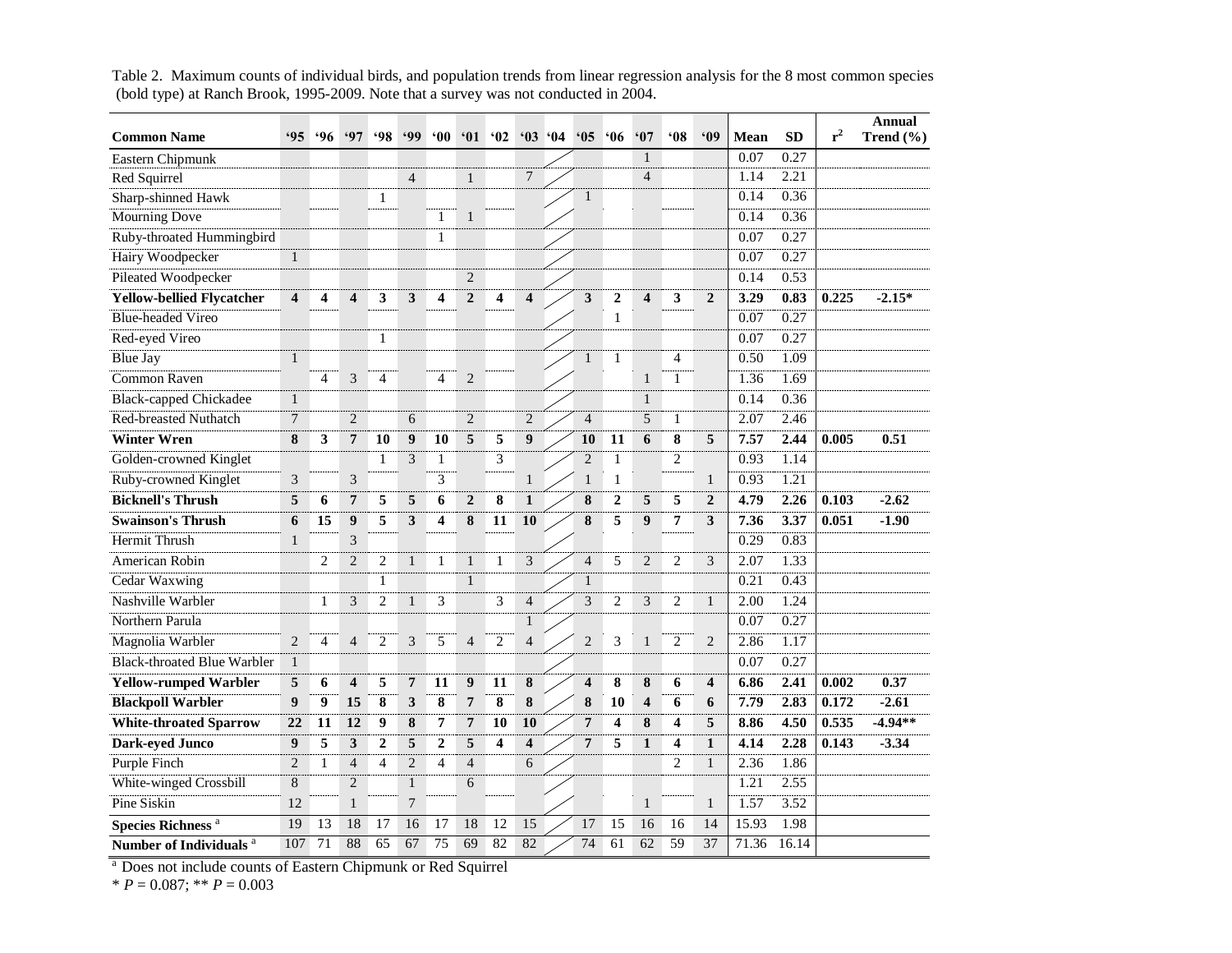| <b>Common Name</b>             |                         |                  |                         | 91 92 93 94 95 96 |                  |                             |                         | $97$ $98$               |                         | $99 \t00 \t01 \t02$     |                         |                |                | $03 \t04 \t05 \t06$ |                |                  | $07 \t08 \t09$ |                             | Mean | <b>SD</b> | $r^2$ | Annual<br>Trend $(\% )$ |
|--------------------------------|-------------------------|------------------|-------------------------|-------------------|------------------|-----------------------------|-------------------------|-------------------------|-------------------------|-------------------------|-------------------------|----------------|----------------|---------------------|----------------|------------------|----------------|-----------------------------|------|-----------|-------|-------------------------|
| Eastern Chipmunk               |                         |                  |                         |                   |                  |                             | 3                       |                         | 5                       |                         |                         |                | 1              |                     |                | $\mathbf{1}$     |                |                             | 0.59 | 1.37      |       |                         |
| Red Squirrel                   |                         |                  |                         |                   |                  |                             | $\mathbf{1}$            |                         | 3                       |                         | $\mathbf{1}$            |                |                |                     |                | $\mathbf{1}$     |                |                             | 0.41 | 0.80      |       |                         |
| Broad-winged Hawk              |                         |                  |                         |                   |                  |                             | $\mathbf{1}$            |                         |                         |                         |                         |                |                |                     |                |                  |                |                             | 0.06 | 0.24      |       |                         |
| Mourning Dove                  |                         |                  |                         |                   |                  |                             |                         |                         | $\mathbf{1}$            |                         |                         |                | 1              |                     |                |                  |                |                             | 0.12 | 0.33      |       |                         |
| Yellow-bellied Sapsucker       |                         | 2                |                         | 1                 | $\mathbf{1}$     |                             | $\mathbf{1}$            | -1                      | $\mathbf{1}$            |                         | 3                       |                | $\overline{2}$ |                     | $\overline{2}$ | $\mathfrak{Z}$   | $\overline{2}$ |                             | 1.12 | 1.05      |       |                         |
| Downy Woodpecker               |                         |                  |                         |                   |                  |                             | $\mathbf{1}$            |                         |                         |                         |                         |                |                |                     |                | $\mathbf{1}$     | $\mathbf{1}$   |                             | 0.18 | 0.39      |       |                         |
| Hairy Woodpecker               |                         |                  |                         | 1                 |                  |                             | $\mathbf{1}$            | 1                       | $\overline{2}$          |                         |                         |                |                |                     |                |                  |                | $\sqrt{2}$                  | 0.41 | 0.71      |       |                         |
| Northern Flicker               |                         |                  | $\mathbf{1}$            |                   |                  |                             |                         |                         |                         |                         |                         |                |                |                     |                |                  |                |                             | 0.06 | 0.24      |       |                         |
| Pileated Woodpecker            | 2                       | $\mathbf{1}$     | $\mathbf{1}$            |                   |                  | $\mathbf{1}$                |                         |                         |                         |                         |                         |                |                |                     |                |                  |                |                             | 0.29 | 0.59      |       |                         |
| Least Flycatcher               |                         |                  |                         |                   |                  |                             |                         |                         |                         |                         |                         |                |                |                     |                | $\overline{2}$   |                |                             | 0.12 | 0.49      |       |                         |
| Eastern Phoebe                 |                         |                  |                         |                   |                  |                             |                         |                         |                         |                         |                         | -1             |                |                     |                |                  |                |                             | 0.06 | 0.24      |       |                         |
| <b>Blue-headed Vireo</b>       | 1                       | $\overline{c}$   |                         |                   |                  | $\mathbf{1}$                | $\mathbf{1}$            |                         |                         | $\mathbf{1}$            |                         |                | 1              |                     | $\overline{2}$ | $\mathbf{1}$     | $\mathbf{1}$   | $\ensuremath{\mathfrak{Z}}$ | 0.82 | 0.88      |       |                         |
| <b>Red-eyed Vireo</b>          | 3                       | 4                | $\overline{\mathbf{4}}$ | 6                 | $\boldsymbol{9}$ | 8                           | $\boldsymbol{7}$        | 6                       | 10                      | $\bf{8}$                | $\bf{8}$                | $\overline{7}$ | 5              |                     | $\overline{7}$ | 8                | 6              | $\boldsymbol{2}$            | 6.35 | 2.18      | 0.005 | 0.43                    |
| Blue Jay                       | $\overline{2}$          | 1                |                         | $\mathbf{1}$      |                  | $\overline{2}$              | $\overline{2}$          |                         | $\mathbf{1}$            | $\mathbf{1}$            | $\overline{2}$          | -1             |                |                     |                | $\mathbf{1}$     | $\mathbf{1}$   |                             | 0.94 | 0.75      |       |                         |
| American Crow                  |                         |                  |                         |                   |                  |                             |                         |                         |                         |                         |                         |                |                |                     | $\mathbf{1}$   |                  | $\mathbf{1}$   |                             | 0.12 | 0.33      |       |                         |
|                                |                         |                  |                         | $\overline{4}$    |                  |                             |                         |                         |                         |                         |                         |                |                |                     |                |                  |                |                             | 0.47 |           |       |                         |
| Common Raven                   |                         |                  |                         |                   | $\mathbf{1}$     |                             |                         |                         | $\mathbf{1}$            |                         | $\mathbf{1}$            |                | 1              |                     |                |                  |                |                             |      | 1.01      |       |                         |
| <b>Black-capped Chickadee</b>  |                         | 1                | $\mathbf{1}$            |                   | $\mathfrak{2}$   | $\mathfrak{Z}$              | $\mathfrak{Z}$          |                         | 3                       | 1                       | $\mathbf{1}$            |                |                |                     | $\overline{2}$ | $\mathbf{1}$     | 3              |                             | 1.24 | 1.20      |       |                         |
| <b>Red-breasted Nuthatch</b>   |                         |                  |                         |                   |                  |                             | $\mathbf{1}$            |                         |                         |                         |                         |                |                |                     |                |                  |                |                             | 0.06 | 0.24      |       |                         |
| White-breasted Nuthatch        |                         |                  |                         |                   |                  |                             | $\mathbf{1}$            |                         |                         |                         |                         |                | 1              |                     |                |                  |                |                             | 0.12 | 0.33      |       |                         |
| <b>Brown Creeper</b>           |                         |                  |                         | $\mathbf{1}$      |                  |                             |                         |                         | $\mathbf{1}$            | 1                       |                         | 1              |                |                     |                | $\mathbf{1}$     |                |                             | 0.41 | 0.51      |       |                         |
| <b>Winter Wren</b>             |                         | 6                | $\boldsymbol{2}$        | $\mathbf{1}$      | $\sqrt{5}$       | $\mathbf{3}$                | $\overline{\mathbf{4}}$ | 6                       | $\overline{\mathbf{4}}$ | $\overline{\mathbf{4}}$ | $\mathbf{3}$            | 3              | 3              |                     | 4              | $\boldsymbol{2}$ | $\mathbf{1}$   |                             | 3.00 | 1.84      | 0.061 | $-2.10$                 |
| Golden-crowned Kinglet         |                         |                  |                         |                   |                  |                             |                         | $\mathbf{1}$            |                         |                         |                         |                |                |                     |                |                  |                |                             | 0.12 | 0.33      |       |                         |
| Veery                          | $\mathbf{1}$            | $\mathbf{1}$     |                         |                   |                  |                             |                         |                         |                         | $\mathbf{1}$            |                         |                |                |                     |                |                  |                |                             | 0.18 | 0.39      |       |                         |
| Swainson's Thrush              |                         | $\mathbf{1}$     |                         | $\overline{2}$    | $\overline{4}$   | $\ensuremath{\mathfrak{Z}}$ |                         | $\mathbf{1}$            | $\overline{4}$          | $\mathbf{2}$            | $\overline{2}$          |                |                |                     | -1             |                  |                | $\overline{2}$              | 1.29 | 1.40      |       |                         |
| <b>Hermit Thrush</b>           |                         | $\boldsymbol{4}$ | $\mathbf{1}$            | 6                 | $\overline{7}$   | 3                           | $\overline{\mathbf{4}}$ | $\overline{\mathbf{4}}$ | $\boldsymbol{2}$        |                         | $\overline{\mathbf{4}}$ | 5              | 4              |                     | 4              | $\overline{7}$   | 1              | $\overline{\mathbf{4}}$     | 3.53 | 2.15      | 0.025 | 1.98                    |
| Wood Thrush                    | $\mathbf{1}$            | $\mathbf{1}$     |                         |                   |                  |                             |                         |                         |                         |                         |                         |                |                |                     |                |                  |                |                             | 0.12 | 0.33      |       |                         |
| American Robin                 | $\mathbf{1}$            |                  |                         |                   | $\mathfrak{Z}$   | $\mathfrak{Z}$              | 3                       | $\overline{4}$          | $\mathbf{2}$            | $\mathbf{1}$            | $\mathbf{2}$            | $\mathbf{1}$   | $\overline{2}$ |                     |                | $\mathbf{1}$     |                |                             | 1.35 | 1.32      |       |                         |
| Magnolia Warbler               | 1                       |                  |                         |                   | $\mathbf{1}$     |                             |                         |                         |                         |                         |                         |                |                |                     | -1             |                  |                |                             | 0.18 | 0.39      |       |                         |
| <b>Black-th. Blue Warbler</b>  | $\overline{\mathbf{4}}$ | 9                | 5                       | 6                 | $\overline{7}$   | 8                           | 6                       | 5                       | 6                       | 5                       | 5                       | 5              | 11             |                     | 15             | 8                | 11             | 5                           | 7.12 | 2.93      | 0.180 | $4.27*$                 |
| Yellow-rumped Warbler          |                         |                  | $\overline{2}$          | $\overline{2}$    |                  | $\overline{2}$              | 3                       | 3                       | $\mathbf{1}$            | $\mathbf{1}$            | 3                       | $\mathbf{2}$   |                |                     | $\mathbf{1}$   |                  | 1              | $\mathbf{1}$                | 1.29 | 1.10      |       |                         |
| <b>Black-th. Green Warbler</b> | 5                       | 7                | 6                       | 7                 | $\overline{7}$   | 7                           | 9                       | 5                       | 8                       | 10                      | 10                      | 8              | 13             |                     | 15             | 12               | <b>10</b>      | $7\phantom{.0}$             | 8.59 | 2.79      | 0.441 | 5.80**                  |
| Blackburnian Warbler           |                         |                  |                         |                   |                  |                             |                         |                         |                         |                         | $\mathbf{1}$            |                |                |                     |                |                  |                |                             | 0.18 | 0.39      |       |                         |
| <b>Blackpoll Warbler</b>       |                         |                  |                         |                   |                  | $\mathbf{1}$                | $\overline{2}$          |                         |                         |                         |                         |                |                |                     |                |                  |                |                             | 0.18 | 0.53      |       |                         |

Table 3. Maximum counts of individual birds, and population trends from linear regression analysis for the 8 most common species (bold type) at Underhill State Park, 1991-2009. Note that surveys were not conducted in 2003 or 2005.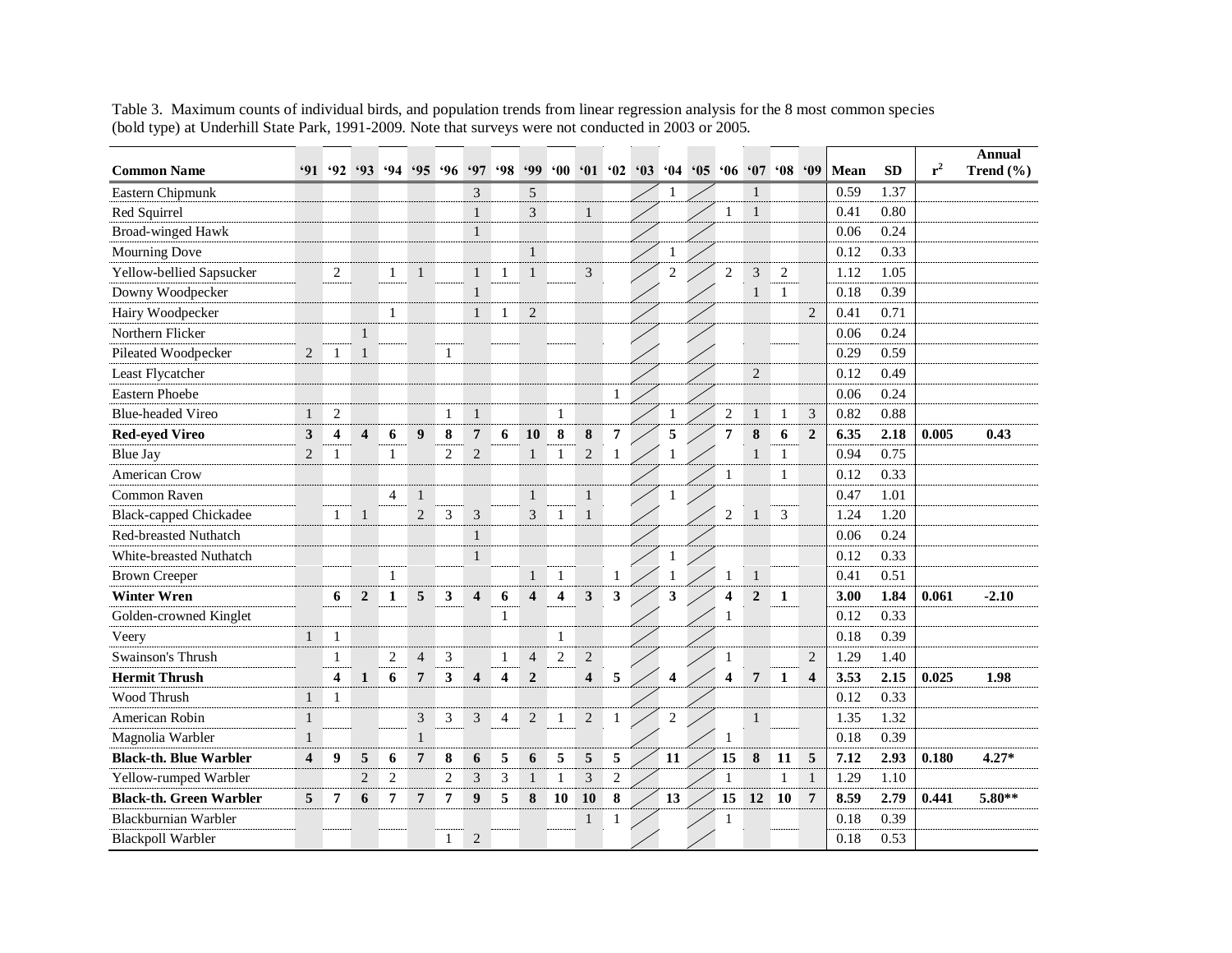|                                |                |         |                |       |                |                     |                    |              |                |                 |                |              |              |    |              |    |                |                |                         |       |           |       | Annual        |
|--------------------------------|----------------|---------|----------------|-------|----------------|---------------------|--------------------|--------------|----------------|-----------------|----------------|--------------|--------------|----|--------------|----|----------------|----------------|-------------------------|-------|-----------|-------|---------------|
| <b>Common Name</b>             | 91             | $^{92}$ | $^{693}$       | $-94$ |                | $95 \t96 \t97 \t98$ |                    |              | .99            | 60 <sup>1</sup> | 91             | $^{\circ}02$ | $^{\circ}03$ | 64 | $^{\circ}05$ |    | $06 \t07 \t08$ |                | <b>.09</b>              | Mean  | <b>SD</b> | $r^2$ | Trend $(\% )$ |
| Black-and-White Warbler        |                | 3       | $\overline{c}$ |       | 4              | 2                   | 3                  |              |                | 3               | 4              |              |              |    |              |    | 3              |                |                         | 2.06  | 1.20      |       |               |
| <b>American Redstart</b>       |                | 4       |                |       |                |                     |                    |              |                |                 |                |              |              |    |              |    |                |                |                         | 0.35  | 1.00      |       |               |
| Ovenbird                       | $\overline{4}$ | 10      | 11             | -11   | 13             | 12                  | 12                 | 10           | 13             | 10              | 13             | 6            |              | 11 |              | 11 | 15             | 14             | $\overline{7}$          | 10.76 | 2.86      | 0.052 | 1.17          |
| Mourning Warbler               |                |         |                |       |                |                     |                    |              |                |                 |                |              |              |    |              |    |                |                |                         | 0.12  | 0.33      |       |               |
| Canada Warbler                 | $3^{\circ}$    | 4       | 4              | 6     | $\overline{2}$ | 4                   | $\overline{\bf 4}$ | $\mathbf{2}$ | $\overline{2}$ | 3               | $\overline{2}$ | $\mathbf{2}$ |              |    |              |    |                | 1              |                         | 2.29  | 1.76      | 0.688 | $-5.38***$    |
| <b>Scarlet Tanager</b>         |                |         |                |       |                |                     |                    |              |                |                 |                |              |              |    |              |    |                |                |                         | 0.18  | 0.39      |       |               |
| White-throated Sparrow         | 2              |         | 2              |       |                |                     |                    |              |                |                 |                |              |              |    |              |    |                |                |                         | 0.59  | 0.71      |       |               |
| Dark-eyed Junco                |                | 3       | 1              | 3     | 4              | 3                   | 5                  | $\mathbf{2}$ | $\overline{2}$ | 1               | $\overline{2}$ | $\mathbf{2}$ |              | л. |              | 5. | 5              | $\overline{2}$ | $\overline{\mathbf{4}}$ | 2.65  | 1.54      | 0.106 | 4.78          |
| Rose-breasted Grosbeak         | $\overline{4}$ | 2       |                | 1     | 3              |                     | $\overline{2}$     |              | $\bf{l}$       |                 |                |              |              |    |              |    |                |                |                         | 0.88  | 1.22      |       |               |
| Purple Finch                   |                |         |                |       |                | -1                  |                    | -1           |                |                 |                |              |              |    |              |    |                |                | $\mathbf{1}$            | 0.35  | 0.49      |       |               |
| White-winged Crossbill         |                |         |                |       |                |                     |                    |              |                |                 | $\overline{2}$ |              |              |    |              |    |                |                |                         | 0.12  | 0.49      |       |               |
| Pine Siskin                    |                |         |                |       |                |                     |                    |              |                |                 |                |              |              |    |              |    |                |                |                         | 0.12  | 0.33      |       |               |
| American Goldfinch             |                |         |                |       |                |                     |                    |              |                |                 |                |              |              | п  |              |    |                |                |                         | 0.12  | 0.33      |       |               |
| Species Richness <sup>a</sup>  | 15             | 19      | 14             | 18    | 20             | 20                  | 23                 | 16           | 21             | 16              | 20             | 16           |              | 17 |              | 22 | 18             | 17             | 12                      | 17.88 | 2.93      |       |               |
| <b>Number of Individuals</b> a | 35             | -66     | 43             | 62    | 77             | -69                 | 77                 | 54           | 67             | 53              | 70             | 48           |              | 60 |              | 81 | 73             | 58             | 39                      | 60.71 | 13.78     |       |               |

<sup>a</sup> Does not include counts of Red Squirrel or Eastern Chipmunk

 $* P = 0.089$ 

\*\* *P* = 0.004

\*\*\* *P* < 0.001